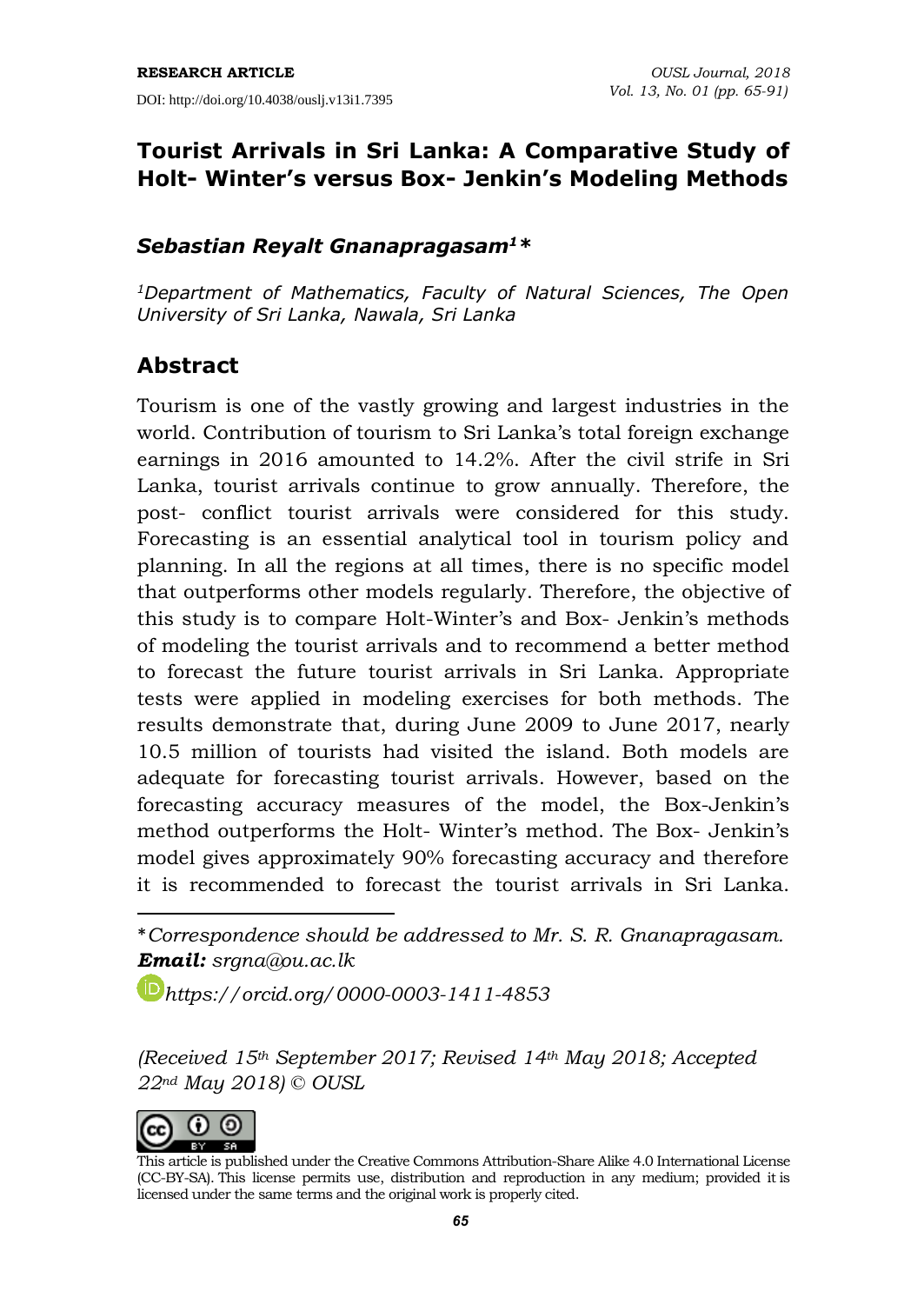Accordingly, around 1.15 million of tourists arrived in Sri Lanka in the second half of the year 2017, and it is about 5.7% increase compared to the same period in 2016. Further, over 235,000 tourists arrived in December 2017, which was the highest monthly arrival in the history of Sri Lanka tourism so far.

**Keywords:** *Box- Jenkin's, Holt- Winter's, Tourist arrivals*

# **Introduction**

Tourism is one of the fastest growing industries in the world. It contributes to economic development of a country in terms of generating foreign exchange earnings and employment opportunities. After identifying the need to set up an institutional framework, in 1966, the government of Sri Lanka decided to develop tourism in a planned and a systematic manner. As a result, currently tourism in Sri Lanka is managed by Sri Lanka Tourism Development Authority (SLTDA). In Sri Lanka, the tourism sector continues to perform well and is able to retain its rank in the third level as one of the main sources of foreign exchange earners for the national economy. According to the Annual Statistical Report 2016 of SLTDA, the contribution of the tourism to Sri Lanka's total foreign exchange earnings in 2016 amounted to 14.2%.

Sri Lanka has always been a tourist destination due to its natural beauty and uniqueness. It has continued to attract foreign investors and tourists since its independence in 1948. Though from the beginning, tourist arrivals in the island continued to grow annually, Sri Lanka had some setbacks in this sector due to factors such as Tsunami in 2004, world economic crisis in 2009 and mainly due to uncertainty in security during the ethnic conflict from 1983 to 2009. The studies of Gnanapragasam and Cooray (2016); Gnanapragasam, Cooray and Dissanayake (2016), have shown that, there was a dramatic growth in tourist arrivals in Sri Lanka after June 2009. Therefore, in this study, only the postconflict series of tourist arrivals is taken for the analysis.

Forecasting is an essential analytical tool in tourism policy and planning. These decisions have to be taken by the relevant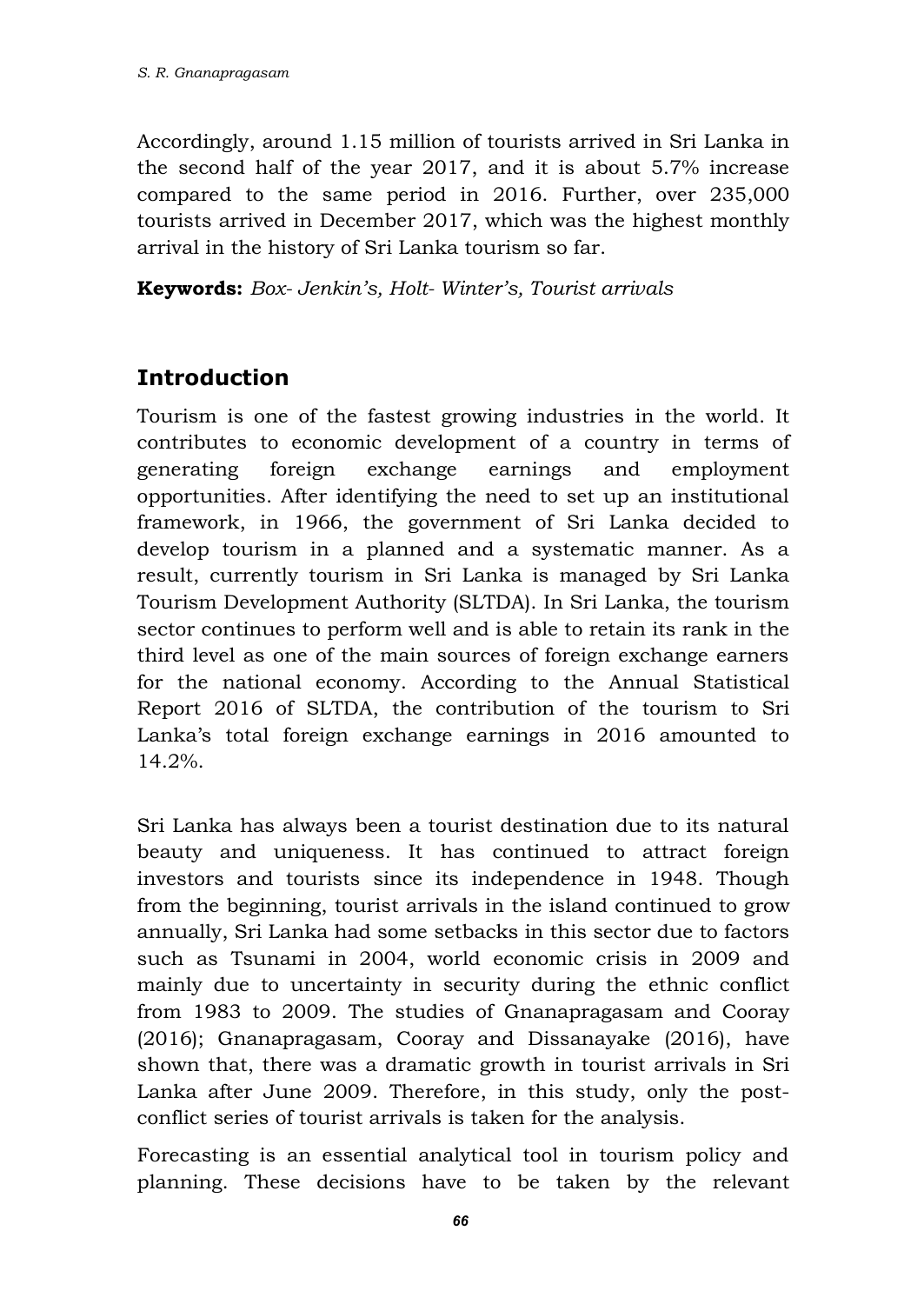authorities in a way that facilitates the needs of the future tourists in Sri Lanka. Song and Li (2008) had done a comprehensive review of published studies from the year 2000 on tourism demand modelling. One of the important results in this review is that the methods used in analyzing and forecasting the demand for tourism had been more varied. Further, this review showed that, as far as the forecasting accuracy is concerned, there is no single model that consistently outperforms than other models in all aspects. Therefore, it recommends the application of several modeling methodologies to forecast the tourism demand, and identify the best model based on the forecasting accuracy.

Post- conflict tourism demand in Sri Lanka was forecast using different methodologies by some researchers in the past. Kurukulasooriya and Lelwala (2014) had used the classical decomposition method and it showed a forecasting accuracy of 96%. In the study of Gnanapragasam and Cooray (2016), the dynamic transfer function modeling method was tried out with 91.37% forecasting accuracy. Further, the method of state space with 94.05% forecasting accuracy was employed by another study of Gnanapragasam *et al*. (2016). Moreover, Autoregressive Integrated Moving Average (ARIMA) and decomposition modeling methods were compared in the study of Ishara and Wijekoon (2017) and they recommended that the decomposition method performed well in terms of accuracy of the fitted models.

The exponential smoothing method was applied for the modeling exercises, for forecasting tourist arrivals in different regions in some parts of the globe, in the following studies. Bermudez, Segura and Vercher (2007) argued that the additive Holt–Winters model was inappropriate if the seasonal components or the error variance depend on the level of the series, but it could also be useful after an adequate data transformation for the UK air passenger data. In the study of Witt, Newbound and Watkins (1992) showed that the exponential smoothing generates method forecasts with lower error magnitudes than other modeling methods for Las Vegas arrivals data. In Lim and McAleer (2001) study too, the Holt–Winters additive and multiplicative seasonal models outperformed the other models in forecasting arrivals to Australia from Hong Kong,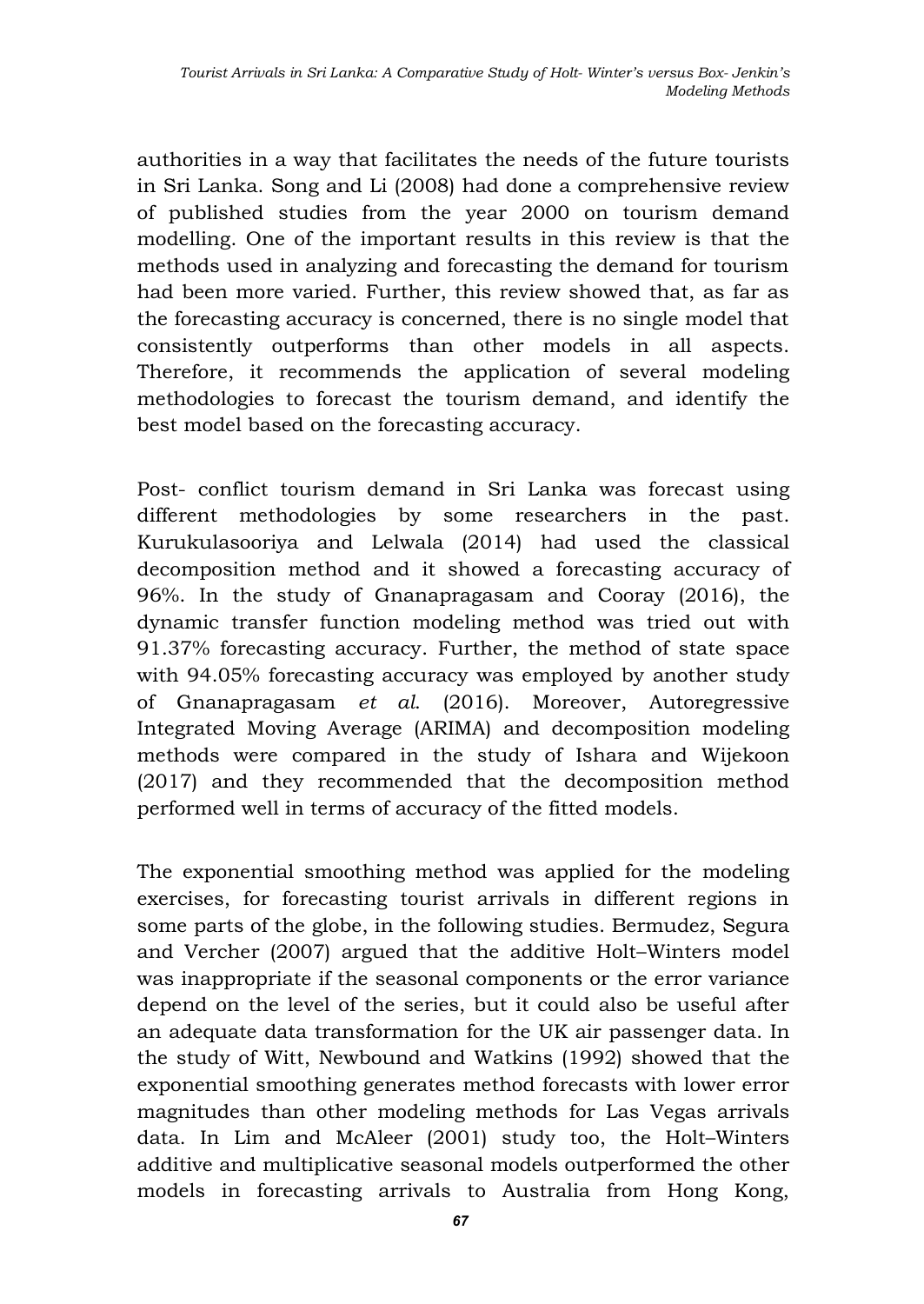Malaysia and Singapore. Akuno, Otieno, Mwangi and Bichanga (2015) had compared two models based on the accuracy of the models and it was identified that double exponential smoothing model was better than ARIMA modelling to forecast tourist arrivals in Kenya. The common theme of those studies suggests that, generally forecasting accuracy is high in exponential smoothing modelling and this approach obtains a level of accuracy comparable to those of other more sophisticated models.

However, in some previous studies on tourism demand for different countries in the world, it is recommended that ARIMA modeling method is the most accurate method for forecasting tourist arrivals. Cho (2001) said that univariate ARIMA is a more suitable method and can be applied to forecast the fluctuating series of visitor arrivals from different countries to Hong Kong. The results of Chu (1998) showed that the accuracy of the forecasts differs depending on the country being forecast, but that the ARIMA model is the most accurate method for forecasting international tourist arrivals in Asian- Pacific countries. Loganathan, Nanthakumar and Yahaya (2010) recommended that ARIMA model with seasonal effects approaches had offered valuable insights and provided reliable forecasts of tourism demand in Malaysia. Analytic results of the study of Chang, Hsueh and Tian (2011) demonstrated that ARIMA outperformed other approaches in terms of accuracy of models and provided effective alternatives for forecasting tourism demand with evidence from Taiwan. The results of Saayman and Saayman (2010) showed that seasonal ARIMA models deliver the most accurate predictions of arrivals in South Africa and it further indicated that the methods that take into account the seasonality of international tourist arrivals outperform the others in terms of forecasting accuracy. According to the preliminary analysis of Gounopoulos, Petmezas and Santamaria (2012), the ARIMA model outperforms other exponential smoothing models as a directional forecasting tool for tourist arrivals in Greece. The results of Chaitip, Chaiboonsri and Mukhjang (2008) confirmed that the best forecasting method based on the structural modelling methods for international visitor arrivals in Thailand that established a single variable is the seasonal ARIMA.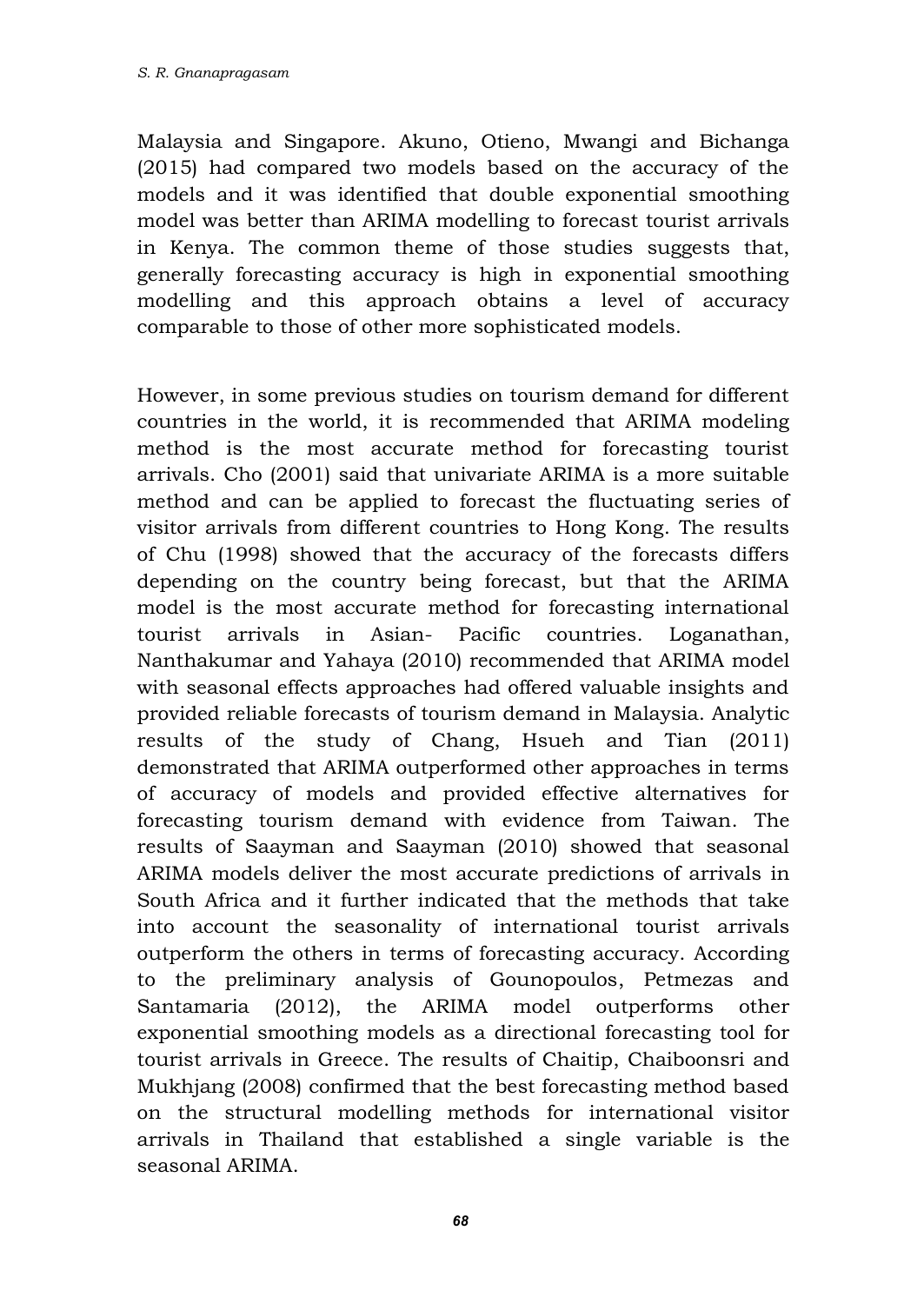From these past studies it can be concluded that, in all the regions at all times, there is no specific model that outperforms other models regularly. Also, some of them recommend Holt-Winter's is the better method while the others recommend the Box- Jenkin's as the better method. Therefore, the objective of this study is to compare Holt-Winter's and Box- Jenkin's methods of modeling the tourism demand and to recommend a better method based on the accuracy of the model to forecast the future tourism demand for Sri Lanka.

For this study, monthly tourist arrivals from June 2009 to June 2017 were extracted from the Statistical Annual Reports of SLTDA. To develop the models by both methods, the series from June 2009 to December 2016 were used, whereas the arrivals from January 2017 to June 2017 were used for the validation of the fitted models.

# **Materials and Methods**

# **Preliminary analysis**

The following techniques were carried out to check the behavior of the series, or in other words, to check the stationary condition of the series, before developing any models as the preliminary analysis. *Eviews* and *MINITAB* software were used to get the output of the results. In this subsection,  $Y_t$  is defined as the response variable at the time *t* .

# *Inspecting the behavior of the series*

The plot of time series is generally used to get an idea about the series and its behaviour. Also, it is used to inspect extreme observations, missing data, and elements of non-stationary such as trend or seasonality or cyclic pattern or irregular variations.

# *Testing unit root*

*Augmented Dickey- Fuller (ADF)* test is used to test whether the series has a unit root. Also, it is used to confirm, statistically, that the stationary of the series in terms of trend availability.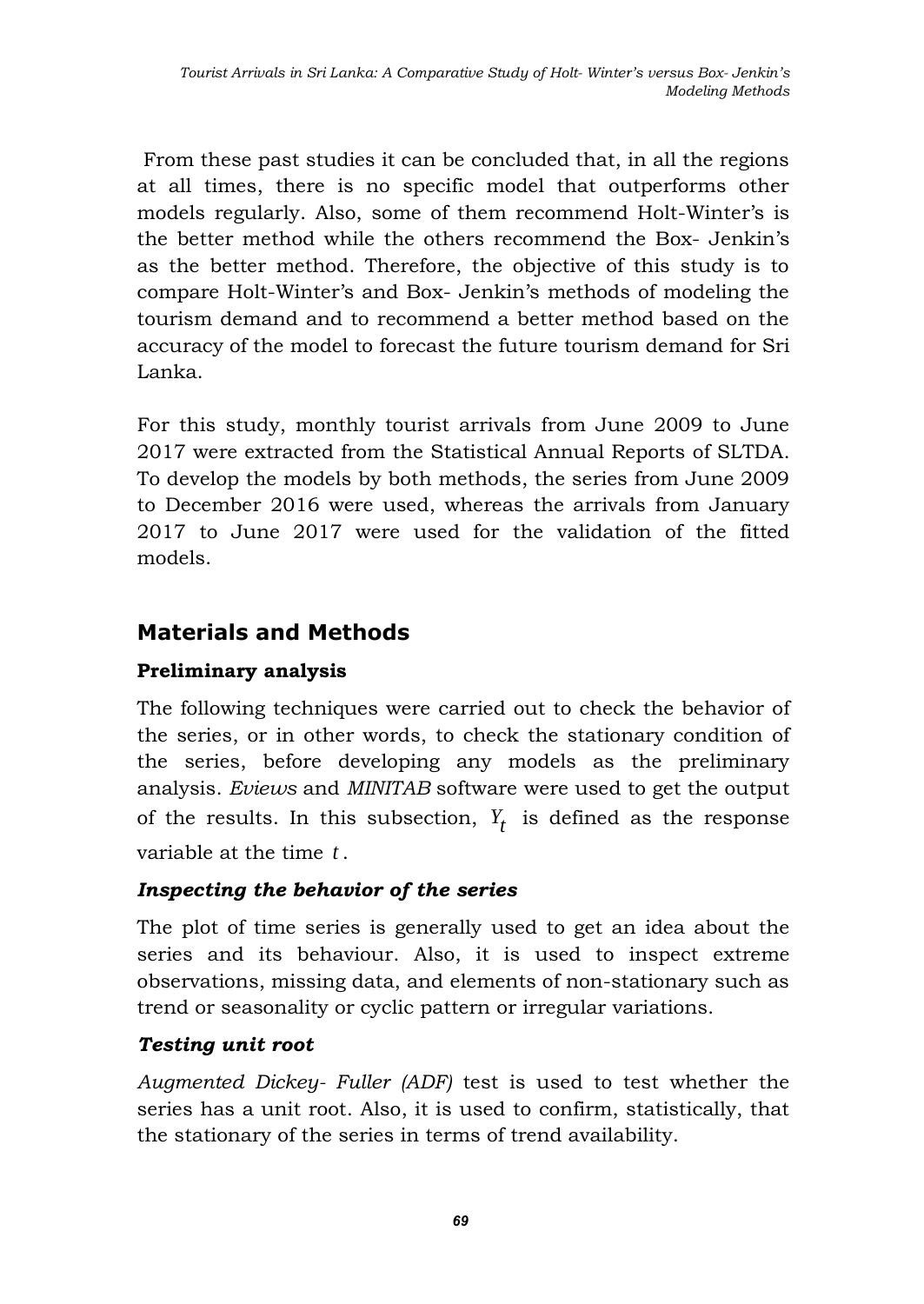Test statistic for the model  $Y_t = \rho Y_{t-1} + u_t$  and  $-1 < \rho < 1$ , is ˆ $DF = \frac{P}{SE(\hat{\rho})} \sim t_{n-1}$ *<sup>n</sup> SE*  $\rho$  $\rho$  $=\frac{P}{SF(\hat{\rho})} \sim t_{n-1}$ , where  $u_t$  is the white noise and *n* is the number of observations. The hypothesis to be tested here is:  $H_0$ : series has unit root  $\big( |\rho| \! = \! 1 \big)$  versus  $\rm H_{1}:$  series has no unit root  $(|\rho|<1)$ .

#### *Testing seasonality*

*Kruskal- Wallis* test is used to confirm, statistically, the existence of seasonal pattern in the series. The hypothesis to be tested in this test is:  $H_0$ : series has no seasanality versus  $H_1$ : series has seasonality. The test statistic  $(H)$  of Kruskal- Wallis test is defined as:

$$
H = \frac{12}{N(N+1)} \sum_{i=1}^{n_i} \frac{R_i^2}{n_i} - 3(N+1) \square \chi_{L-1}^2
$$
, where *N* is the total number

of rankings,  $R_{\widetilde l}$  is the sum of the rankings in a specific season,  $n_{\widetilde l}$ is the number of rankings in a specific season and *L* is the length of season.

#### *Determining the nature of the process*

Autocorrelation Function (ACF) and Partial Autocorrelation Function (PACF) are examined to determine the nature of the process under consideration. If both ACF and PACF decay exponentially then the series is stationary.

exponentially then the series is stationary.  
ACF at lag k is defined by 
$$
\rho_k = \frac{\text{cov}\left[\left(Y_t - \hat{Y}_t\right)\left(Y_{t+k} - \hat{Y}_{t+k}\right)\right]}{\sqrt{\text{var}\left(Y_t - \hat{Y}_t\right)\text{var}\left(Y_{t+k} - \hat{Y}_{t+k}\right)}}
$$
.

If the first several autocorrelations are persistently large in the graph of ACF and trailed off to zero rather slowly, it can be assumed that a trend exists and hence the time series is nonstationary.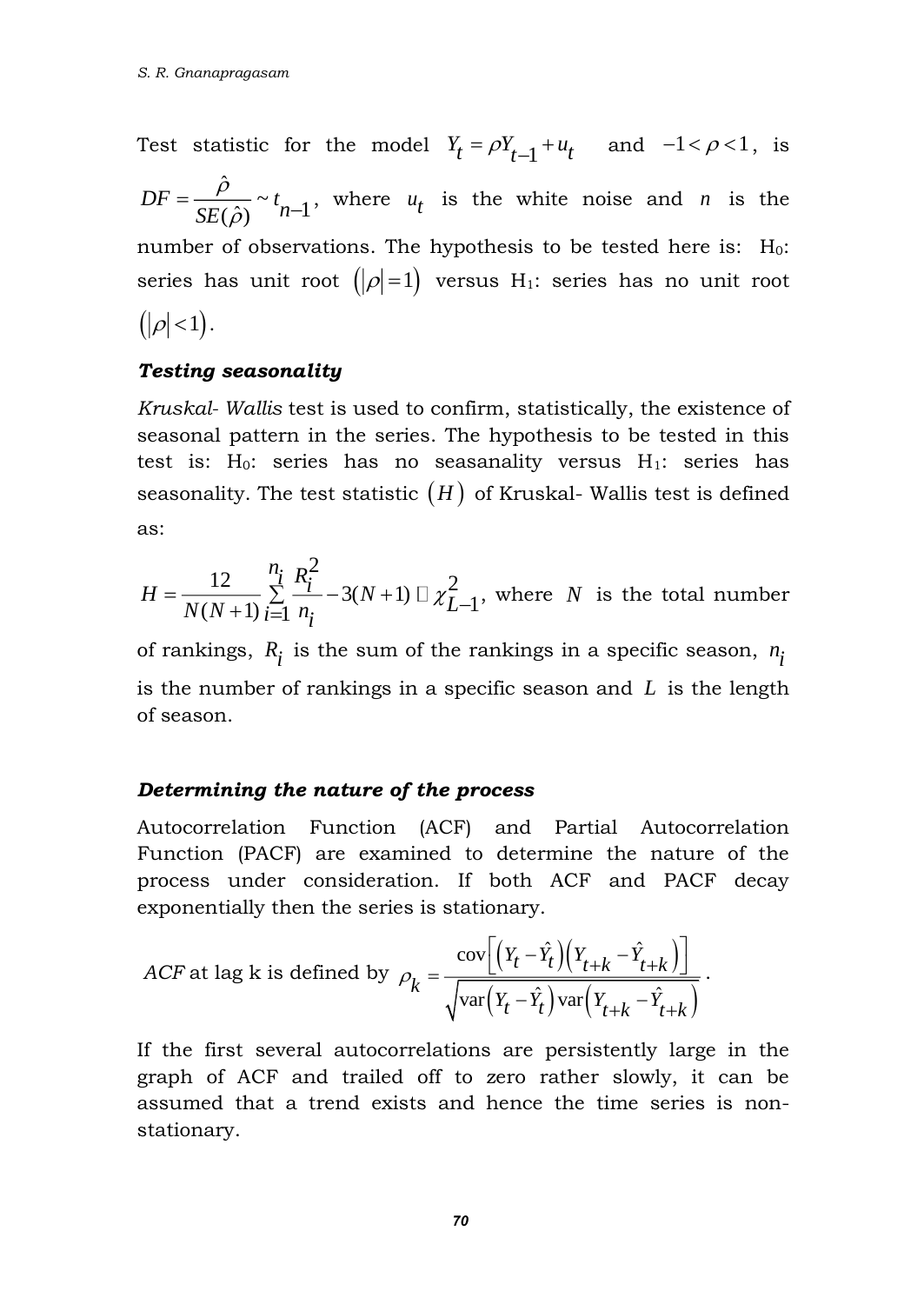*PACF* between  $Y_t$  and  $Y_{t+k}$  is the conditional correlation between  $Y_t$  and  $Y_{t+k}$  and defined as follows:

$$
\phi_{kk} = corr(Y_t, Y_{t+k} | Y_{t+1}, Y_{t+2}, \dots, Y_{t+k-1}).
$$

#### *Transforming to stationary series*

The differencing method is employed to transform the nonstationary series into a stationary series so as to improve the forecasting performance as follows:

*Regular differencing*: If the series has a trend then by taking first difference (or at most 2 differences) the trend can be eliminated from the series and it is defined as  $W_t = Y_t - Y_{t-L}$ , where  $L = 1$ or 2.

*Seasonal differencing*: In this method, differences are taken at seasonal lags. If the spikes appear repeatedly in the ACF graph at particular lags, then it can be assumed that there is a seasonal pattern in the series. It is defined as:  $W_t = Y_t - Y_{t-L}$ , where L is the −

length of the season.

#### **Developing Holt-Winter's modelling method**

Exponential Smoothing is a method of forecasting that induces historical patterns such as trends and seasonal patterns into the future. An exponentially weighted moving average refers to a weighted moving average of the series in which the weights decay exponentially.

*Single Exponential Smoothing (SES)* method is used for short-term forecasting, usually just one period into the future. The model assumes that the series fluctuates around a reasonably stable mean (no trend or consistent pattern of growth).

*Double Exponential Smoothing (DES)* method is used when the series shows a trend. This method with a trend works much like SES except that two components (level and trend) must be updated each period.

*Holt-Winter's* Seasonal Exponential Smoothing Method is used when the series shows trend and seasonality. To handle seasonality, a third parameter is added in addition to the parameters in DES. Depending on the type of seasonality,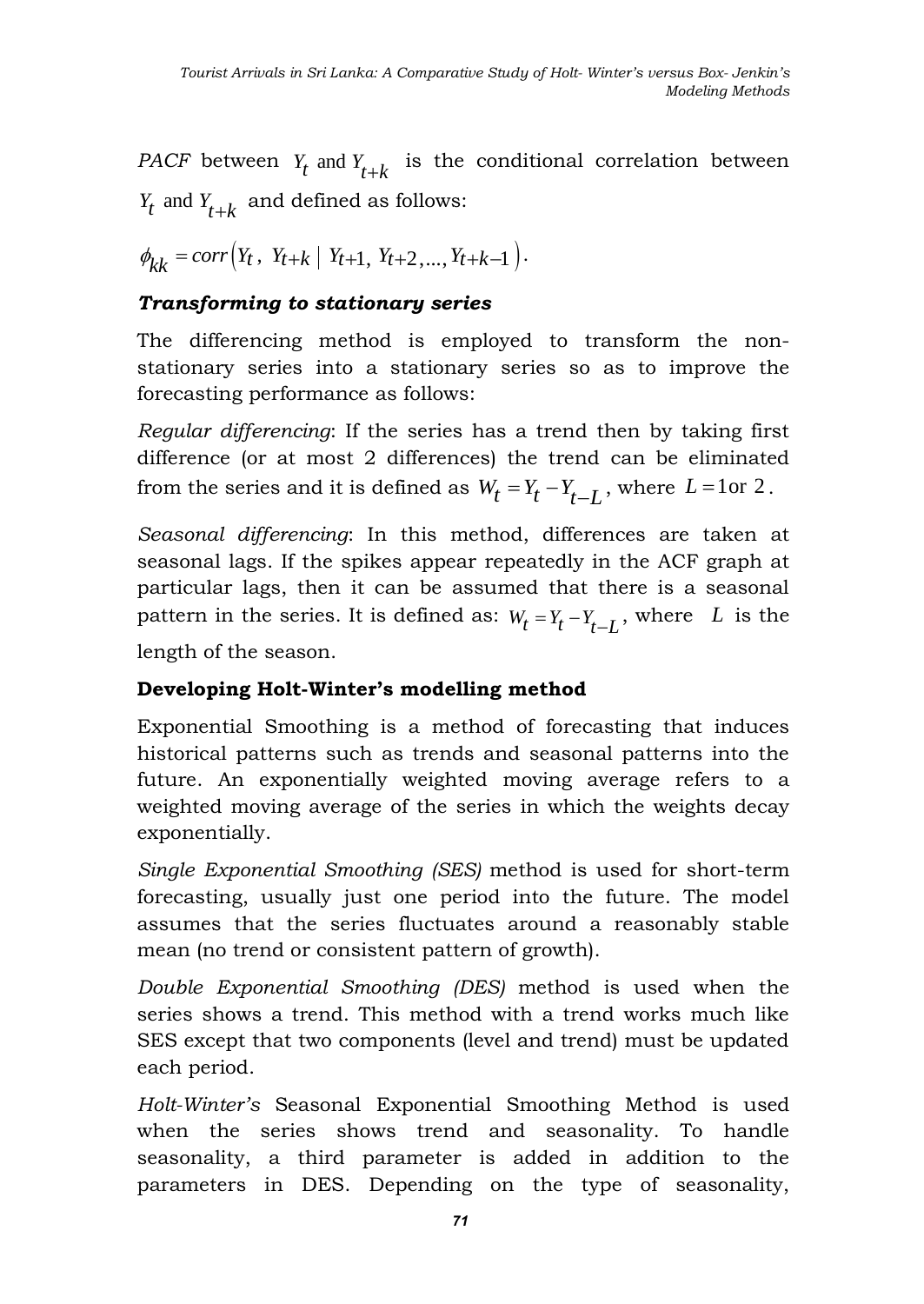multiplicative and additive seasonal models can be developed. This method is relatively good for short-term forecasting. To apply this method, there is no need for large amounts of historical data and also it is the preferred forecasting technique by many statisticians.

The multiplicative Holt-Winter's model containing linear trend is represented as  $Y_t = \left[a_t + b_t(t)\right] S_t \varepsilon_t$ , whereas the additive Holt-Winter's model containing linear trend is represented as  $Y_t = a_t + b_t(t) + S_t + \varepsilon_t$ , where  $a_t$ ,  $b_t$  and  $S_t$  are the level, slope and seasonal component smoothing constant respectively and  $\varepsilon_t^{}$  is the error term at the time *t* .

Estimating smoothing constant is the most important part of an Exponential Smoothing Method. It is recommended by Gardner (1985) that, in practice, to compute forecasts the Optimum Smoothing Constants must be used. The common approach is to work with several values of smoothing constants and select the best combination which produces the minimum Sum of Squares of Errors (SSE) for the evaluation criteria used. This procedure is time consuming and thus the grid search algorithm in *STATISTICA* software is used to determine the smoothing constants.

# *Grid search algorithm*

One common method to estimate the smoothing constants is to perform a grid search of the parameter space. Thus, *STATISTICA* provides each parameter from the minimum (from zero) to maximum (to one) by incrementing step by step. For each combination of parameter values, *STATISTICA* computes SSE. The *STATISTICA* provides the estimates of best 10 combinations of smoothing constants in the ascending order of SSE. In addition to this, the values are chosen by setting the initial values as 0.01 and incremental step value by 0.1 or 0.05 for all the cases.

## **Developing Box- Jenkin's modelling method**

A model with combinations of *Auto-regressive (AR) terms* and *Moving Average (MA) terms* are generally called as Auto Regressive Moving Averages ( ARMA ) model. The formulation of an ARMA process is given as: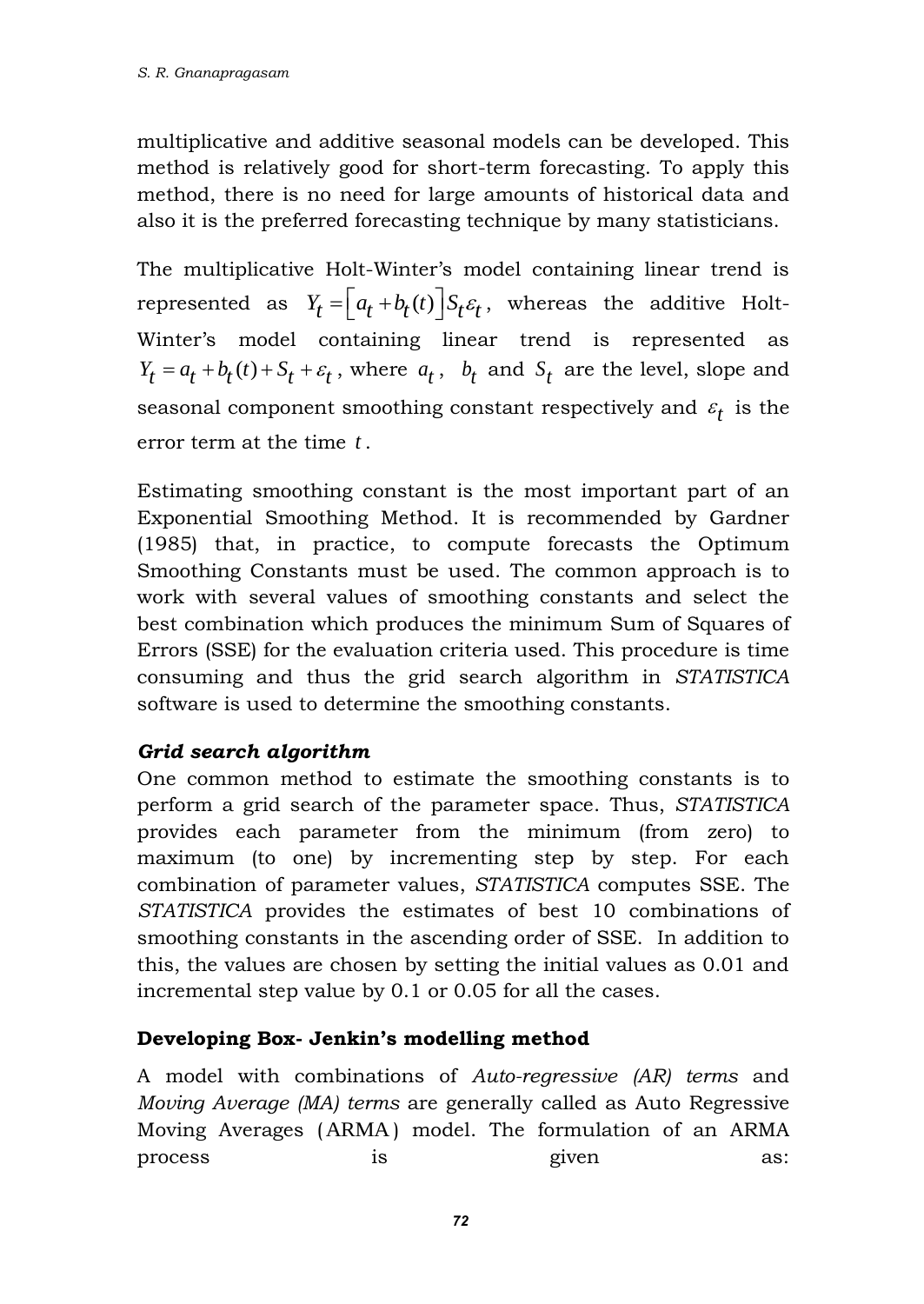$Y_t = \alpha_0 + \alpha_1 Y_{t-1} + \alpha_2 Y_{t-2} + \dots + \alpha_p Y_{t-p} + \varepsilon_t - \beta_1 \varepsilon_{t-1} - \beta_2 \varepsilon_{t-2} - \dots - \beta_q \varepsilon_{t-q},$ where  $\alpha_0$  is a constant,  $\alpha_i$  is an autoregressive parameter of order *i*,  $\beta_j$  is a moving average parameter of order *j* and  $\varepsilon_i$  is the error term at time *<sup>t</sup>* . If the series has a trend, it can often be converted to a stationary series by differencing and it is generally denoted as  $ARIMA(p, d, q)$ , where p and q are the order of autoregressive and moving average processes respectively and *d* indicates the amount of differencing.

In some cases, the series shows a repeating or cyclic behavior. These seasonal patterns can be very effectively used to further improve the forecasting performance. A seasonal ARIMA (SARIMA) model or  $\mathrm{ARIMA}(p,d,q)(P,D,Q)_{\mathrm{s}}$  usually contains: regular  ${\sf AR}(p)$  and  ${\sf MA}(q)$  terms that account for the correlation at low lags. Seasonal  $\mathop{\mathrm{AR}}\nolimits(P)$  and seasonal  $\mathop{\mathrm{MA}}\nolimits(Q)$  terms that account for the correlation at the seasonal lags where *d* , *<sup>D</sup>* and *S* indicate the amount of regular differencing, seasonal differencing and seasonality respectively.

## **Checking model adequacy**

Diagnostic tests are performed to determine the adequacy of the model. After identifying the tentative models, the following tests are applied to check whether the underlying conditions of diagnostic checking are satisfied by the fitted model. The necessary conditions of diagnostic checking are the residuals of the fitted models should be distributed normally and independently with constant variance. In this study, the following tests are employed to check those conditions:

## *Testing normality of residuals*

*Anderson Darling (AD)* test is used to test, if a sample of data comes from a population with a specific distribution. Here the hypotheses to be tested are:  $H_0$ : the data follow normal distribution versus  $H_1$ : the data do not follow normal distribution. The test statistic of AD test is: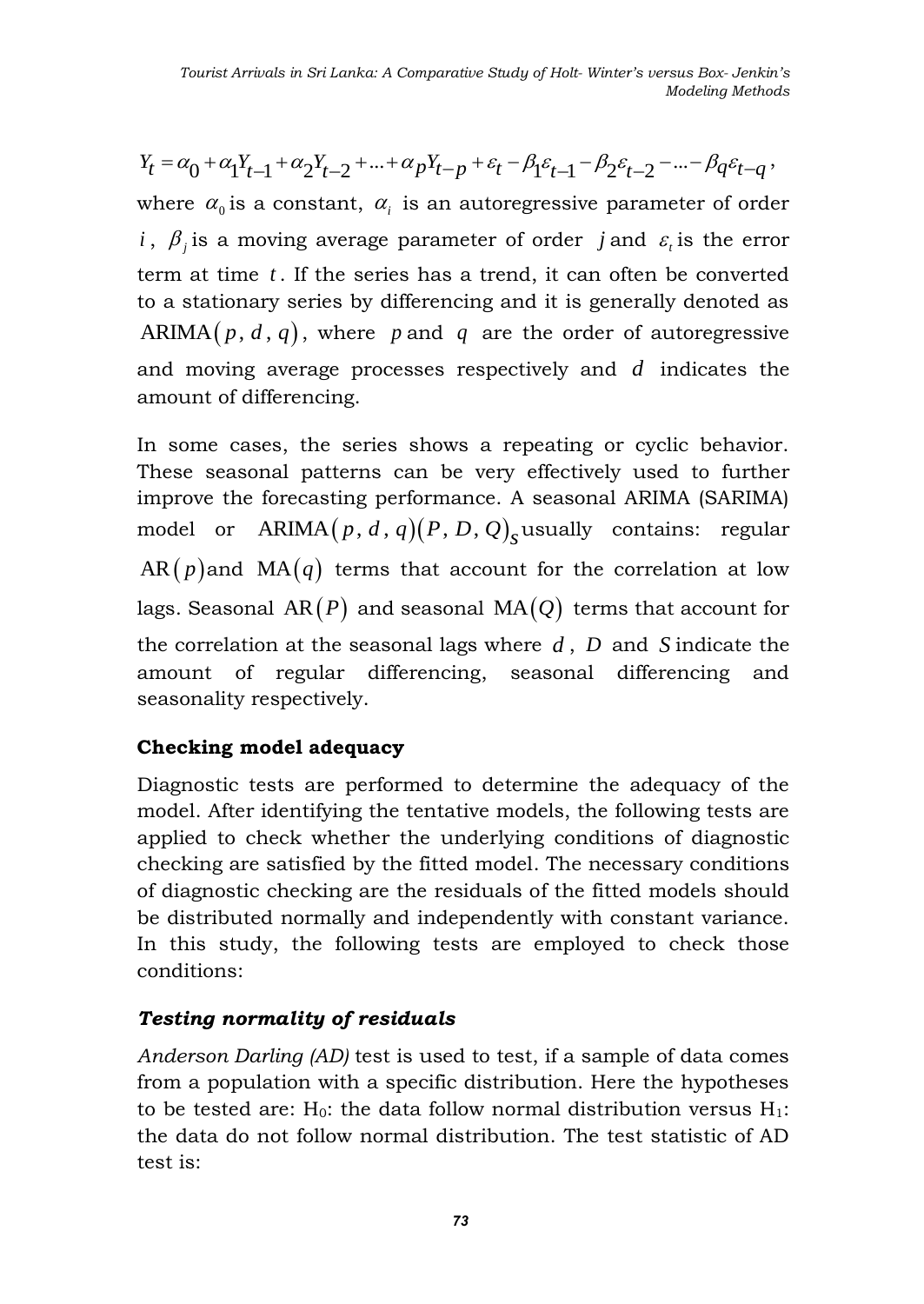$$
AD = -N - \sum_{i=1}^{N} \frac{(2i-1)}{N} \Big[ \ln F(Y_i) + \ln(1 - F(Y_{N+1-i})) \Big], \text{ where } F \text{ is the}
$$

cumulative distribution function of the specified distribution, *Y i*

are the ordered data and  $N$  is the total number of observations. In addition to the AD test, the normal probability plot is also obtained to check the normality condition of the residuals. If the plot looks fairly straight, or in other words if it is almost linear, then it can be assumed that the residuals are normally distributed.

## *Testing independency of residuals*

One of the most important tests for detecting serial correlation is *Durbin Watson (DW)* statistic. DW statistic is used to test for randomness of residuals. The test statistic is defined as:

 $\sum_{t=2}^{n} (\hat{u}_t - \hat{u}_{t-1})^2$  $\hat{i}^2$ 1 *n*  $u_t - u_t$  $d = \frac{t=2}{n}$ *u t t*  $=\frac{\sum\limits_{t=2}^{\infty}(\hat{u}_t - \hat{u}_{t-1})}{\sum\limits_{t=1}^{n}\hat{u}_t^2}$ , where  $\hat{u}_t$  is the white noise of a fitted model. The

DW closer to 2 reveals that the residuals are free from serial correlation. Further to DW statistic, the plot of standard residuals versus fitted values is also obtained to check the independency of residuals. If this plot shows random pattern and it almost lies within  $\pm 2$  limits, then it can be claimed that the residual is distributed independently.

## *Testing heteroscedasticity of residuals*

White's general test is used in order to check the constant variance of residuals. Accordingly, the null hypothesis is:  $H_0$ : Homoscedasticity against the alternative hypothesis  $H_1$ : Heteroscedasticity. The test statistic of the White's general test is:  $W = nR^2 \Box \gamma^2$  $=nR^2 \Box \chi^2_{df}$ , where *df* is the number of regressors in the

auxiliary regression,  $R^2$  is the coefficient of determination and *n* is the number of observations of the dependent variable. The plot of standard residuals versus order of the observations is also obtained to check the constant variance of residuals, in addition to the White's general test. Suppose this plot looks symmetric about zero without any systematic patter and it almost lies within  $\pm 2$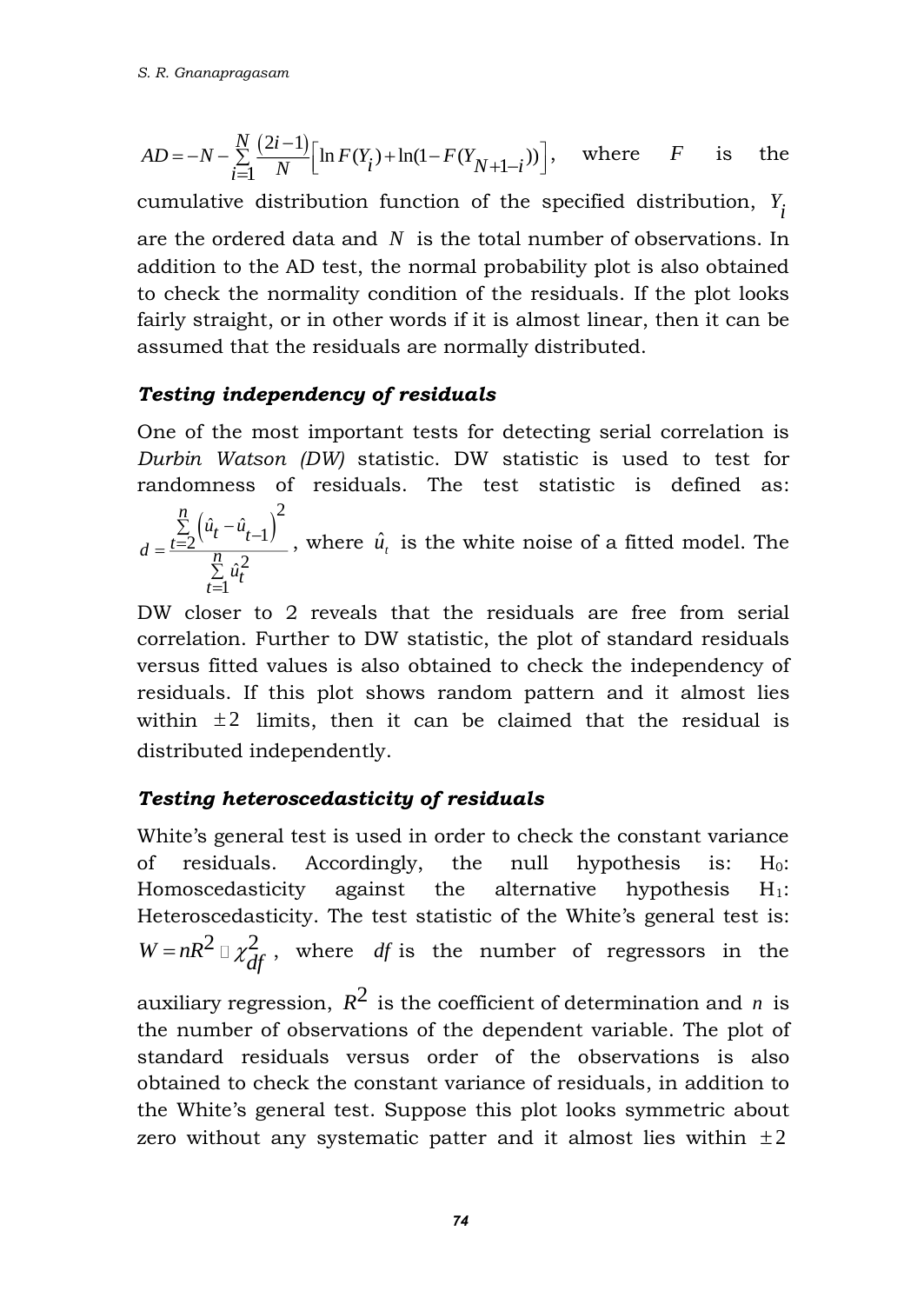limits, then it can be stated that the residuals have constant variance.

## **Selecting best model**

In some situations, two or more models could satisfy all the conditions of the diagnostic checking. In such situations, to select the best model among those significant models, the following criterions are applied:

*Akaike Information Criterion (AIC)* is often used for model selection. For sample size *n* , the expression of AIC is given by:  $AIC(k) = n \ln \left( \hat{\sigma}^2 \right) + 2k$ , where k is the number of parameters in the model and  $\hat{\sigma}^2$  is the sample variance of the residuals.

*Schwartz's Bayesian Criterion (SBC)* is another widely used technique for model selection. For sample size *n* , the expression of SBC is given as:  $SBC(k) = n \ln(\hat{\sigma}^2) + k \ln(n)$ , where k is the number

of parameters in the model and  $\hat{\sigma}^2$  is the sample variance of the residuals. Generally, the best model is the one which gives the lowest AIC and SBC values.

## **Forecasting accuracy of the model**

To check the forecasting accuracy of the fitted model, the *Mean Absolute Percentage Error (MAPE)* is employed. It is generally used for the evaluation of the forecast against the validation sample. To compare the average forecast accuracy of different models, MAPE statistic is used and it is defined as follows: MAPE =  $\frac{1}{2} \sum_{i=1}^{n} \left| \frac{Y_t - \hat{Y}_t}{Y_t} \right| \times 100$ 1  $=\frac{1}{2}\sum_{i=1}^{n}\frac{Y_t-\hat{Y}_t}{Y}\times 100$ =  $\frac{n}{\sum_{t=1}^{N} |Y_t - \hat{Y}_t|},$  $\frac{1}{n} \sum_{t=1}^{\infty} \left| \frac{t}{Y_t} \right|$ , where  $Y_t$  and  $\hat{Y}_t$  are the observed and

predicted values at the time *t* respectively.

According to Lewis (1982), the forecasting accuracy of the fitted model is high when MAPE value is less than 10%. However, if the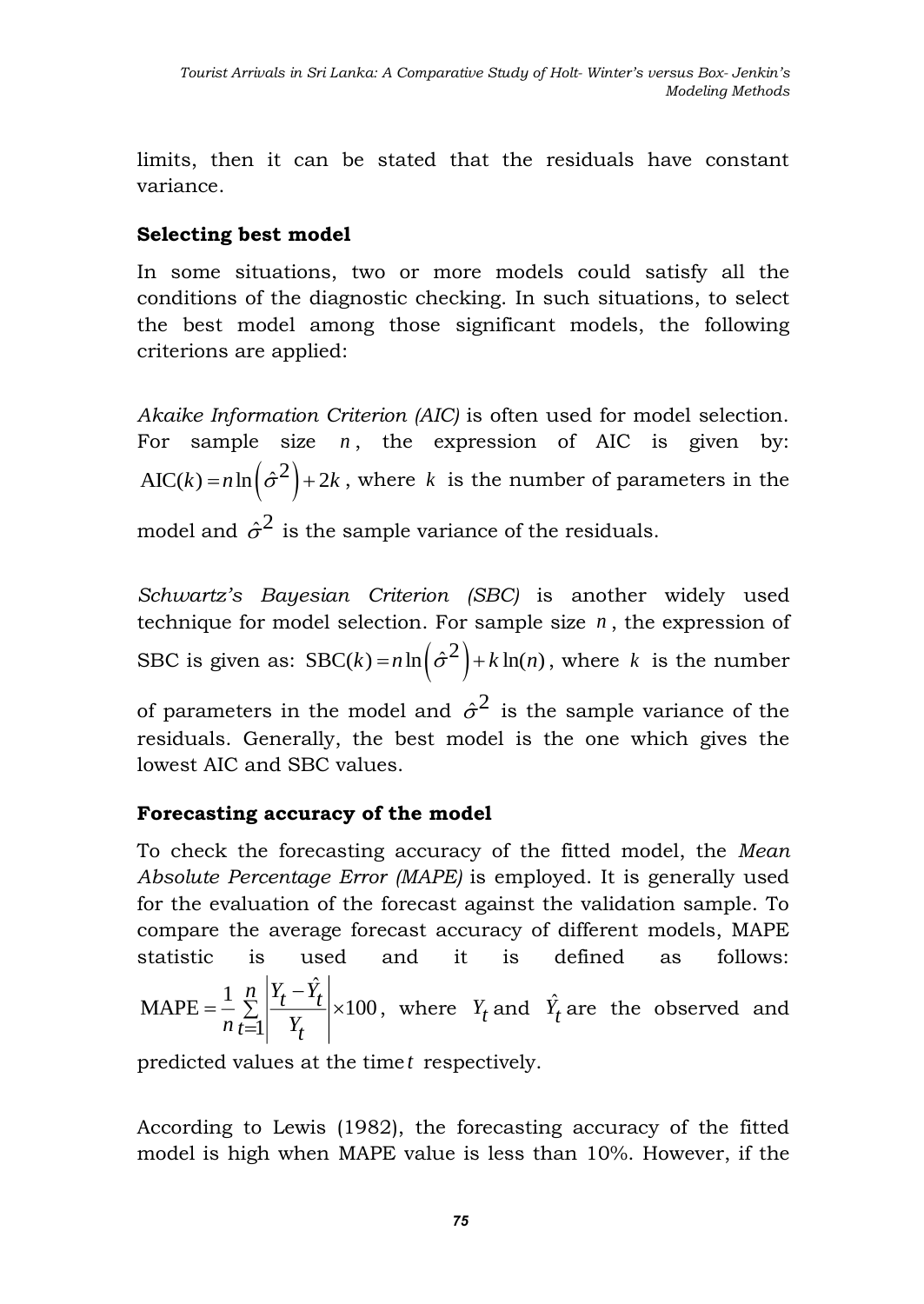value of MAPE is in between 10% and 20%, then it is a good forecasting.

# **Results and Discussion**

#### **Behavior of the series**

It is well known that stationary series are necessary to fit Box-Jenkin's and Holt- Winter's models for better forecasting performance. Therefore, the stationary condition of the original series of the tourist arrivals, after the civil conflict, to Sri Lanka is tested in this subsection before fitting any models. For this purpose, the entire series from June 2009 to June 2017 is used.

The Figure 1 represents the time series plot of tourist arrivals after the civil conflict in Sri Lanka.



**Figure 1:** Time series plot of tourist's arrivals

It is noted from the plot of the time series of tourist arrivals in Figure 1 that there are no any extreme observations. Also, this plot clearly shows an upward trend. Further, it can be observed that, after every 12th point, there is a peak point, marked as A, B, C and D in Figure 1 (it repeats after every  $12<sup>th</sup>$  month). It is a clear indication of the existence of seasonality in the original series. Since there is a trend and a seasonal pattern in the plot in Figure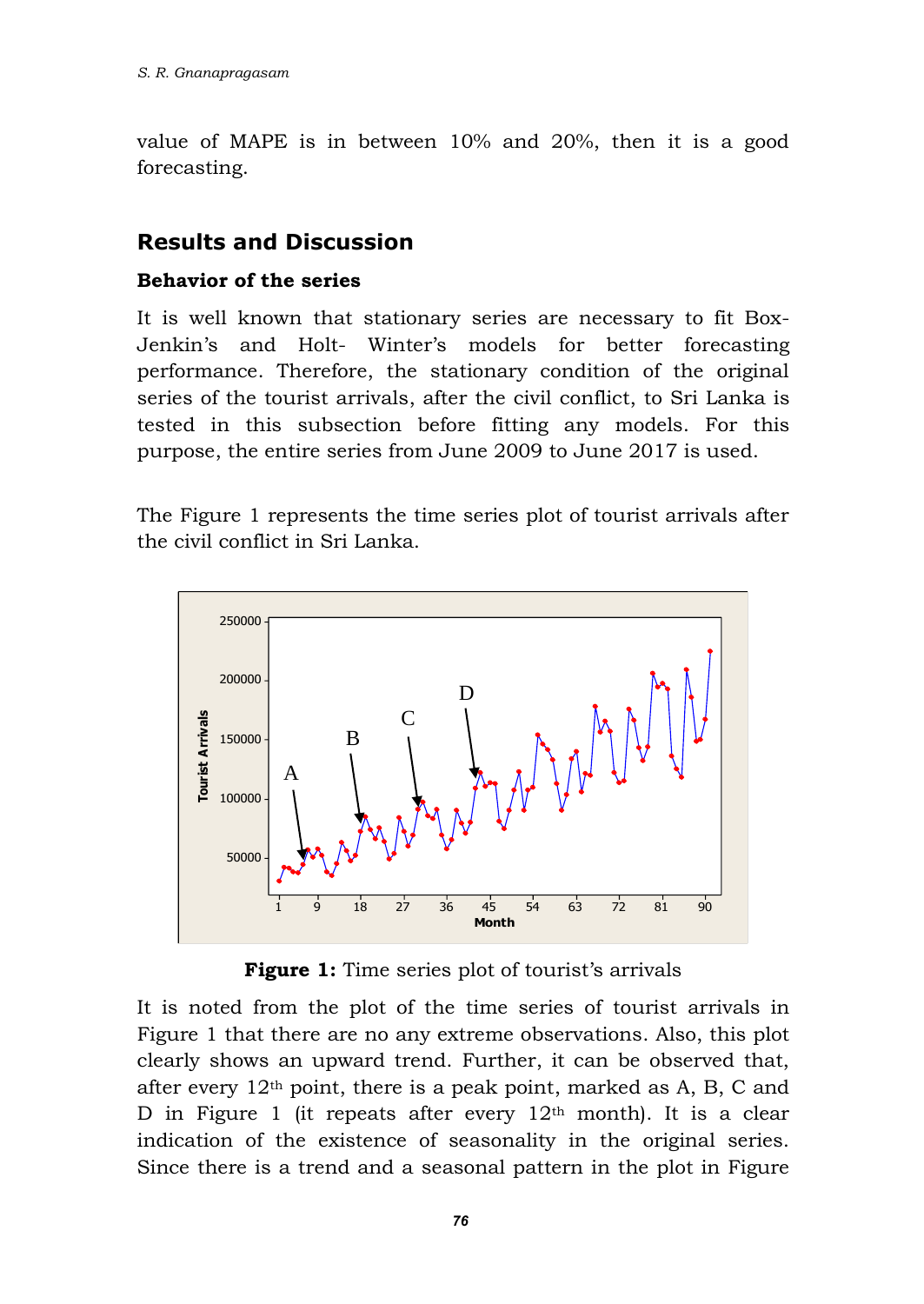1, the original series is non-stationary and therefore it has to be converted to a stationary series. For this purpose, differencing method is employed.

The first regular difference of the original series is taken and the plot of the 1st regular differenced series is shown in Figure 2.



**Figure 2:** Plot of 1<sup>st</sup> regular differenced series

It seems from Figure 2 that there is no trend in the 1st regular differenced series. It is confirmed through the statistical test in Table 1 as well. It is further observed from Figure 2 that, after every  $12<sup>th</sup>$  point, there is a peak point, marked as E, F, G and H in Figure 2 (it repeats after every  $12<sup>th</sup>$  month). It further suggests that there is a seasonal pattern in the 1st regular differenced series.

Therefore, the  $12<sup>th</sup>$  seasonal difference is taken from the 1<sup>st</sup> regular differenced series and the plot of the 12<sup>th</sup> seasonal differenced is plotted in Figure 3.

There is no clear indication of a trend or a seasonal pattern in Figure 3. It can be assumed that the  $12<sup>th</sup>$  seasonal differenced series is stationary and it is statistically confirmed in Table 1.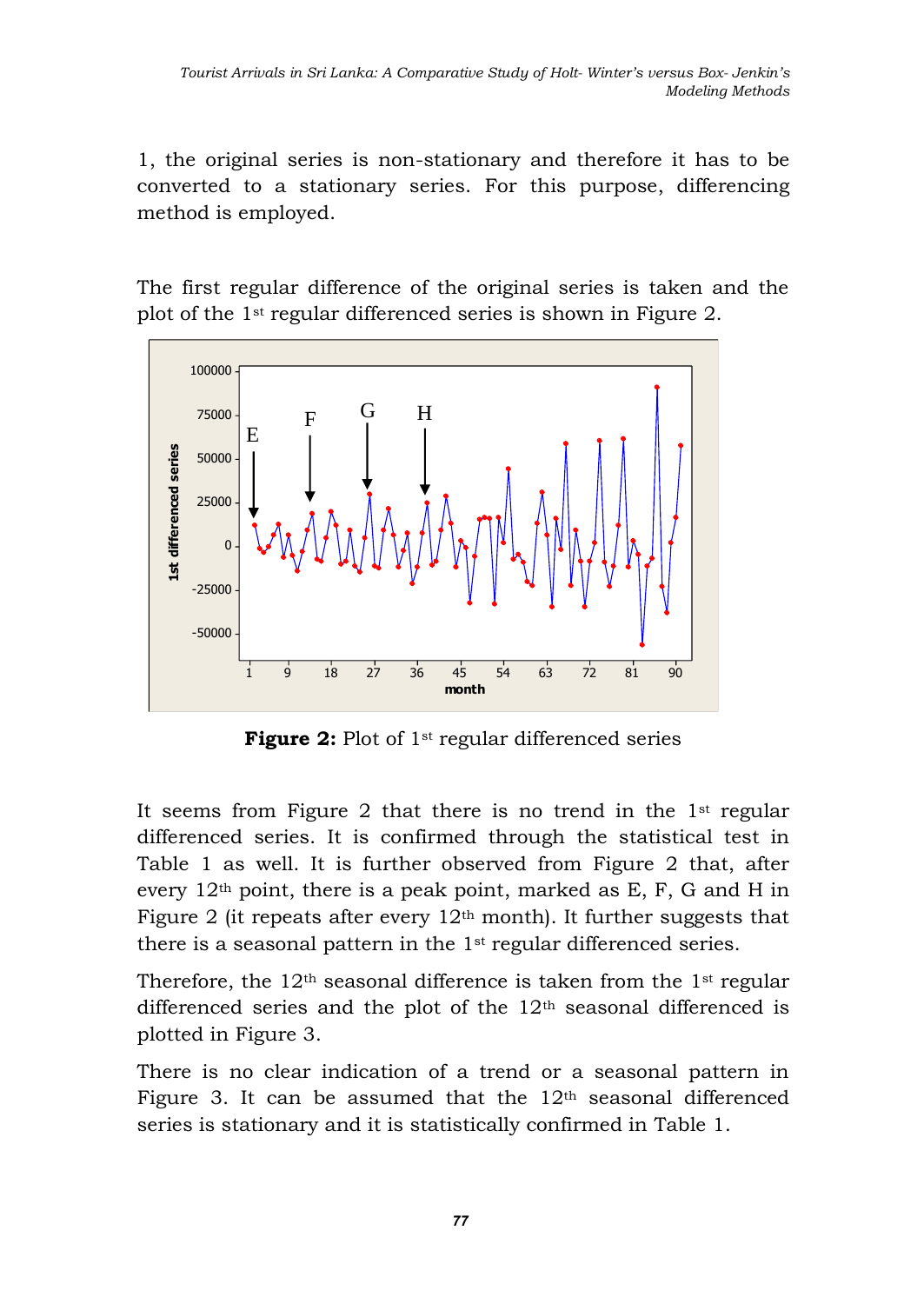

**Figure 3:** Plot of 12<sup>th</sup> seasonal differenced series

Figure 4 shows the plot of the autocorrelation function of the series obtained after the first regular difference. Particularly, this regular differencing is taken to remove the trend in the original series.



Figure 4: ACF for 1<sup>st</sup> regular differenced series

The ACF of the 1st regular differenced series shown in Figure 4 is not decaying exponentially and there are some high spikes that repeatedly appear in the middle. Therefore, it can be concluded that the 1st differenced series is also a non-stationary series. It can be further confirmed from the p-values of ADF (0.00) and Kruskal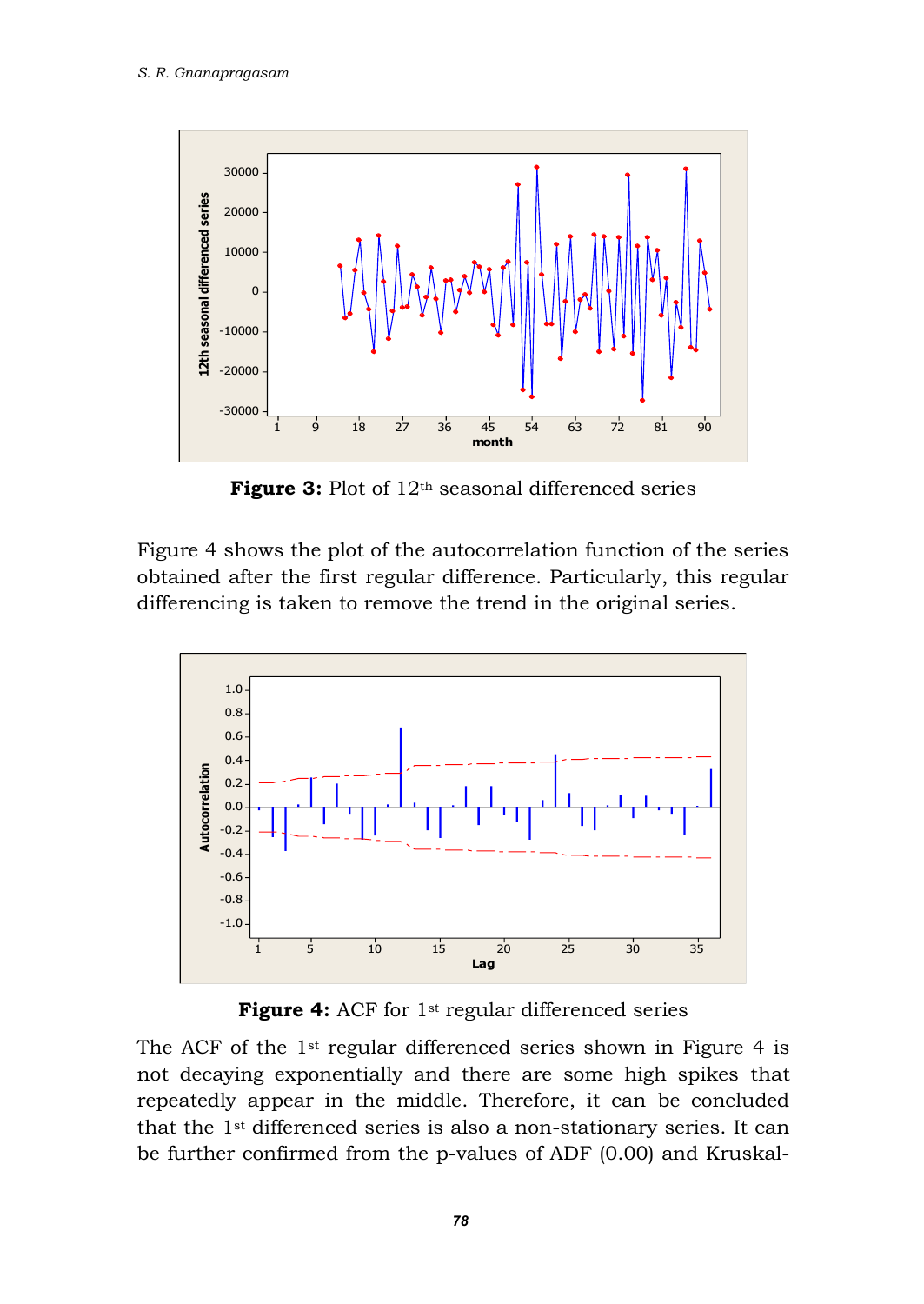Wallis  $(0.00)$  tests in Table 1 that the 1<sup>st</sup> regular differenced series is also non-stationary.

The Table 1 summaries the p-values of ADF and Kruskal- Wallis tests for the 1st regular difference and the 12th seasonal differenced series and the decision on the stationary condition based on those p-values.

|                        |                   | p-values ( <i>decision</i> ) for the series |                       |  |  |
|------------------------|-------------------|---------------------------------------------|-----------------------|--|--|
| <b>Behavior</b>        | <b>Test</b>       | $1st$ regular                               | $12th$ seasonal       |  |  |
|                        |                   | differenced                                 | differenced           |  |  |
| Trend                  | Augmented Dickey- | 0.00                                        | 0.00                  |  |  |
|                        | Fuller (ADF)      | (No trend)                                  | (No trend)            |  |  |
| Seasonality            | Kruskal- Wallis   | 0.00                                        | 0.53                  |  |  |
|                        |                   | Seasonality Exists)                         | $(No$ seasonality $)$ |  |  |
| Decision on stationary |                   | Non-stationary                              | Stationary            |  |  |
| condition              |                   |                                             |                       |  |  |

**Table 1:** Summary of stationary conditions of the series

Moreover, at 12th, 24th and 36th lags high spikes can be seen in the ACF of the 1<sup>st</sup> regular differenced series in Figure 4. This seasonal pattern suggests that, this series has seasonality with length 12. Therefore, to remove this seasonality, again a  $12<sup>th</sup>$  seasonal difference is taken and the relevant ACF plot is shown in Figure 5.



Figure 5: ACF for 12<sup>th</sup> seasonal differenced series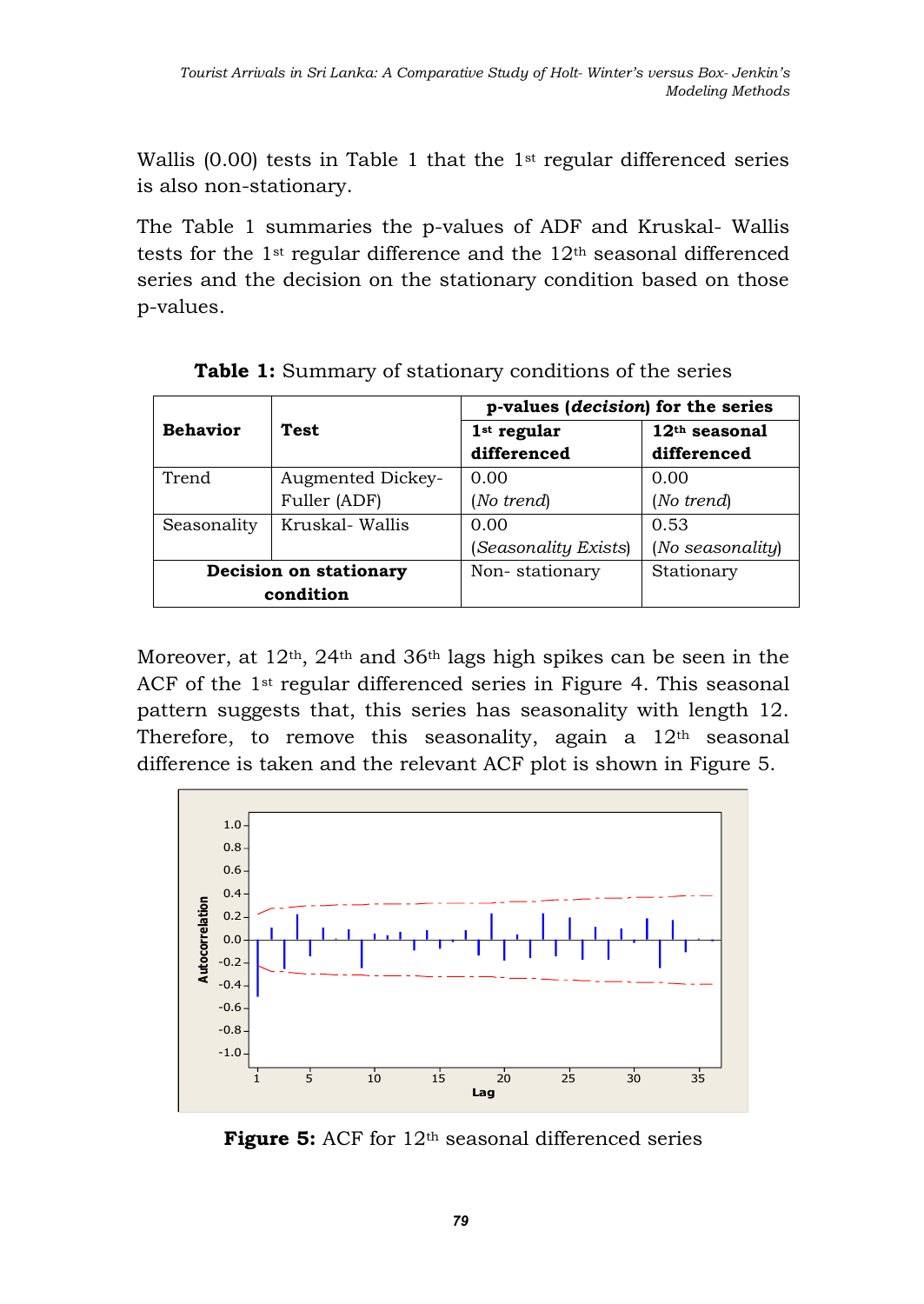It can be seen from the ACF for  $12<sup>th</sup>$  seasonal differenced series in Figure 5 that in almost all the lags, except one at the beginning spikes, are not significant. It seems this transferred series is stationary. Nevertheless, graph of PACF is also obtained for the 12th seasonal differenced series and it is shown in Figure 6.



**Figure 6:** PACF for 12<sup>th</sup> seasonal differenced series

Now from ACF plot in Figure 5 and PACF plot in Figure 6, it can be claimed that,  $12<sup>th</sup>$  seasonal differenced series is stationary. At the same time, the p-values of ADF (0.00) and Kruskal- Wallis (0.53) tests in Table 1 strongly confirm that, the newly generated series by taking the  $12<sup>th</sup>$  seasonal difference is stationary. Thus, this converted series now can be used to fit both Holt- Winter's and Box- Jenkin's models.

## **Developing the Holt-Winter's model**

*Grid search* algorithm in *STATISTICA* is used to estimate relevant smoothing constants. In this algorithm the values are chosen by setting the initial values as 0.01 and incremental step value by 0.1 and 0.05. Both additive and multiplicative seasonal model types are considered in the Holt- Winter's method. The 1st choice among the best 10 combinations of smoothing constants based on the ascending order of sum of squares of errors in both model types are taken. Hence the smoothing constants corresponding to both model types with MAPE values are summarized in Table 2 as follows: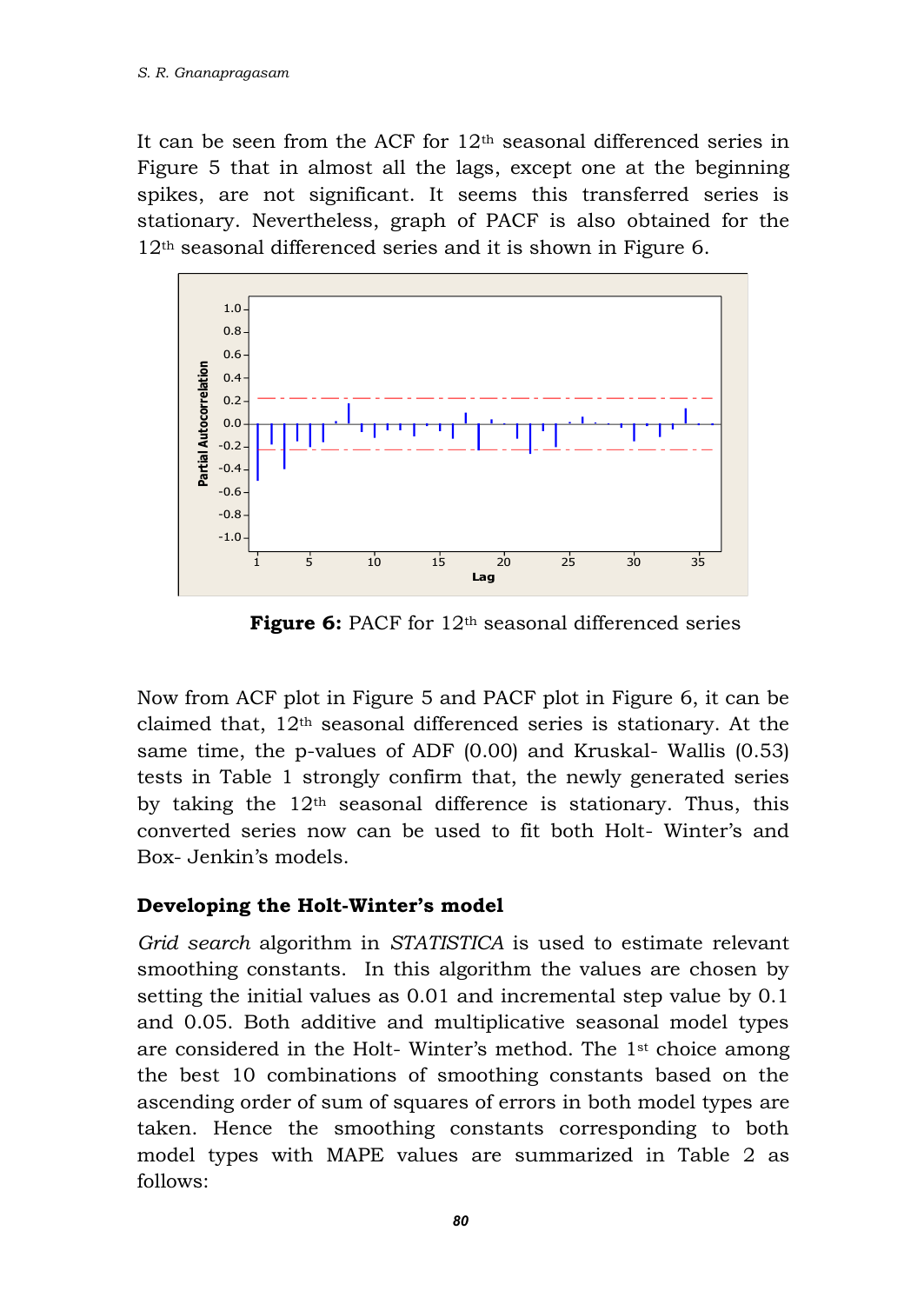| THUUCIS           |                                                    |             |
|-------------------|----------------------------------------------------|-------------|
| <b>Model Type</b> | <b>Estimates of smoothing constants</b>            | <b>MAPE</b> |
| Additive          | $\alpha = 0.15$ , $\beta = 0.10$ , $\gamma = 0.10$ | 13.61       |
| Multiplicative    | $\alpha = 0.25$ , $\beta = 0.05$ , $\gamma = 0.05$ | 18.27       |

|        | <b>Table2:</b> Estimates of smoothing constants of the Holt-Winter's |  |  |
|--------|----------------------------------------------------------------------|--|--|
| models |                                                                      |  |  |

As far as the MAPE values are concerned, the additive seasonal model of the Holt- Winter's method is selected as the best model in this case. Therefore, the smoothing constants  $\alpha$  = 0.15,  $\beta$  = 0.10, and  $\gamma$  = 0.10 are obtained and the diagnostic checking to test the adequacy of the fitted Holt-Winter's additive model is carried out as follows: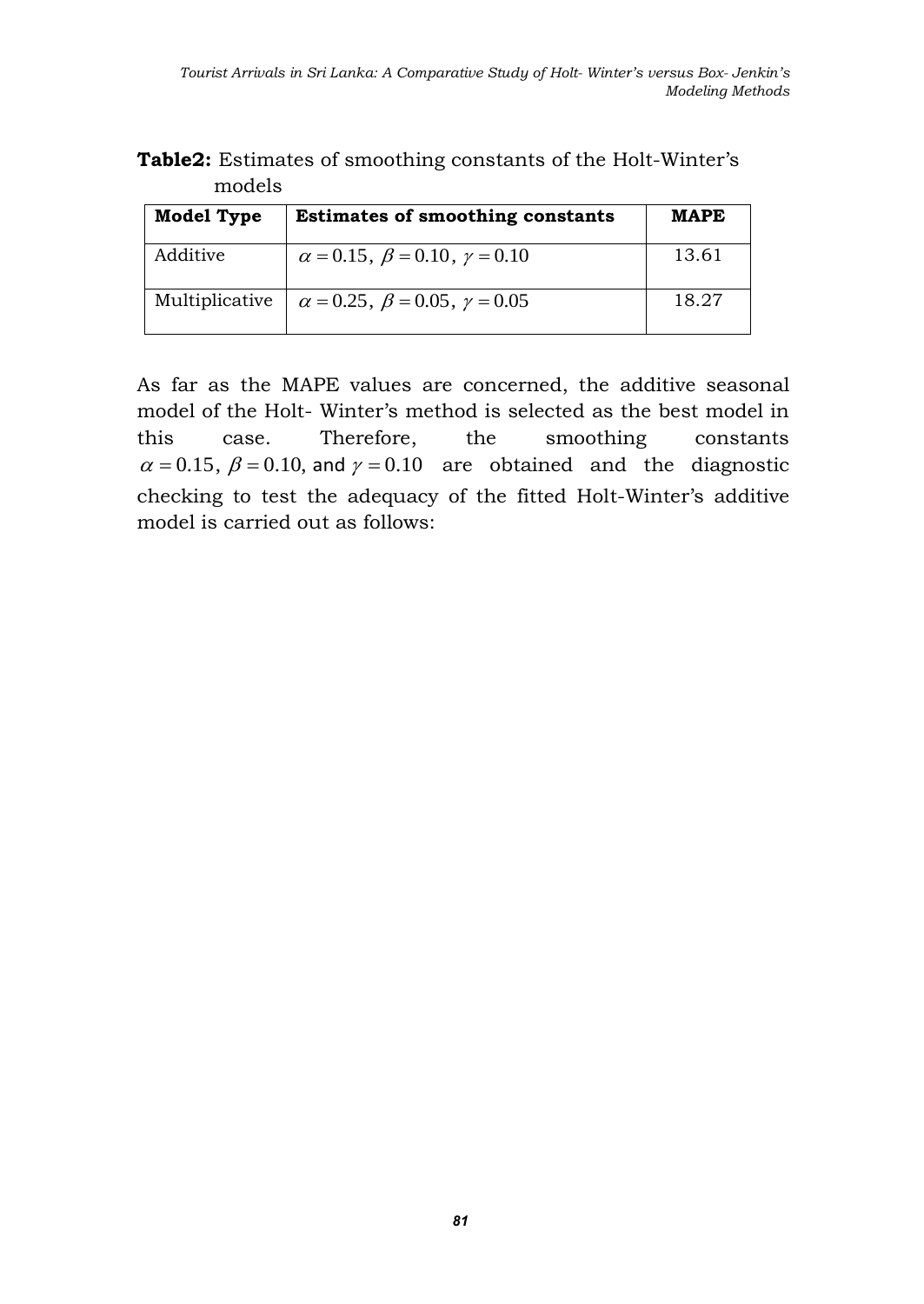

*Normality testing of the fitted Holt-Winter's model*

**Figure 7:** Normal probability plot of residuals of the Holt-Winter's model

It is noted from Figure 7 that the normal probability plot is fairly straight and therefore it can be claimed that the residuals of the Holt-Winter's model are normally distributed. Further the p-value (0.793) of Anderson Darling test very strongly confirms the result that the distribution of the residuals is normally distributed. Therefore, the first condition of the diagnostic checking is satisfied by this Holt-Winter's model.

# *Independency testing of the fitted Holt-Winter's model*

The points in the plot of standard residuals versus fitted values in Figure 8 are scattered randomly and it almost lies within  $\pm 2$ limits. Hence it can be stated that, the residuals of the Holt-Winter's model are independent. Therefore, the second underlying assumption of the significant model is also satisfied as there is no serial correlation among the residuals of this Holt- Winter's model.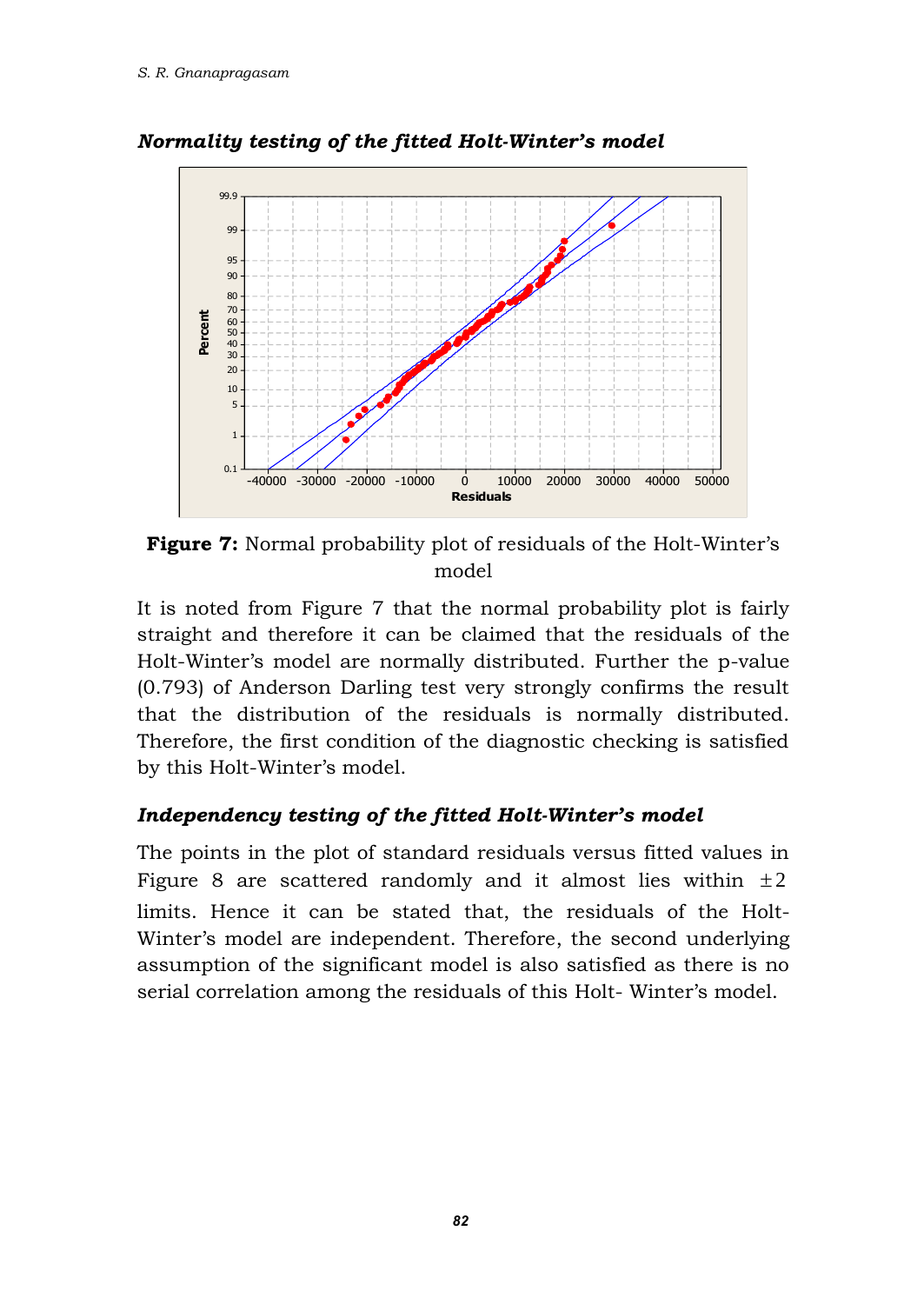*Tourist Arrivals in Sri Lanka: A Comparative Study of Holt- Winter's versus Box- Jenkin's Modeling Methods*



**Figure 8:** Plot of Standard Residuals vs Fitted Values of the Holt-Winter's model

#### *Heteroscedasticity testing of the fitted Holt-Winter's model*

Since the plot of standard residuals versus observations order of Holt- Winter's model in Figure 9 is almost symmetric about zero and within  $\pm 2$  limits, and as there is no any systematic patter, it can be confirmed that the variance of the residuals is constant. Hence, the third condition of a significant model is also satisfied. Therefore, there is no heteroscedasticity in the residuals of the fitted Holt- Winter's model.



**Figure 9:** Plot of Standard Residuals vs Observations Order of the Holt- Winter's model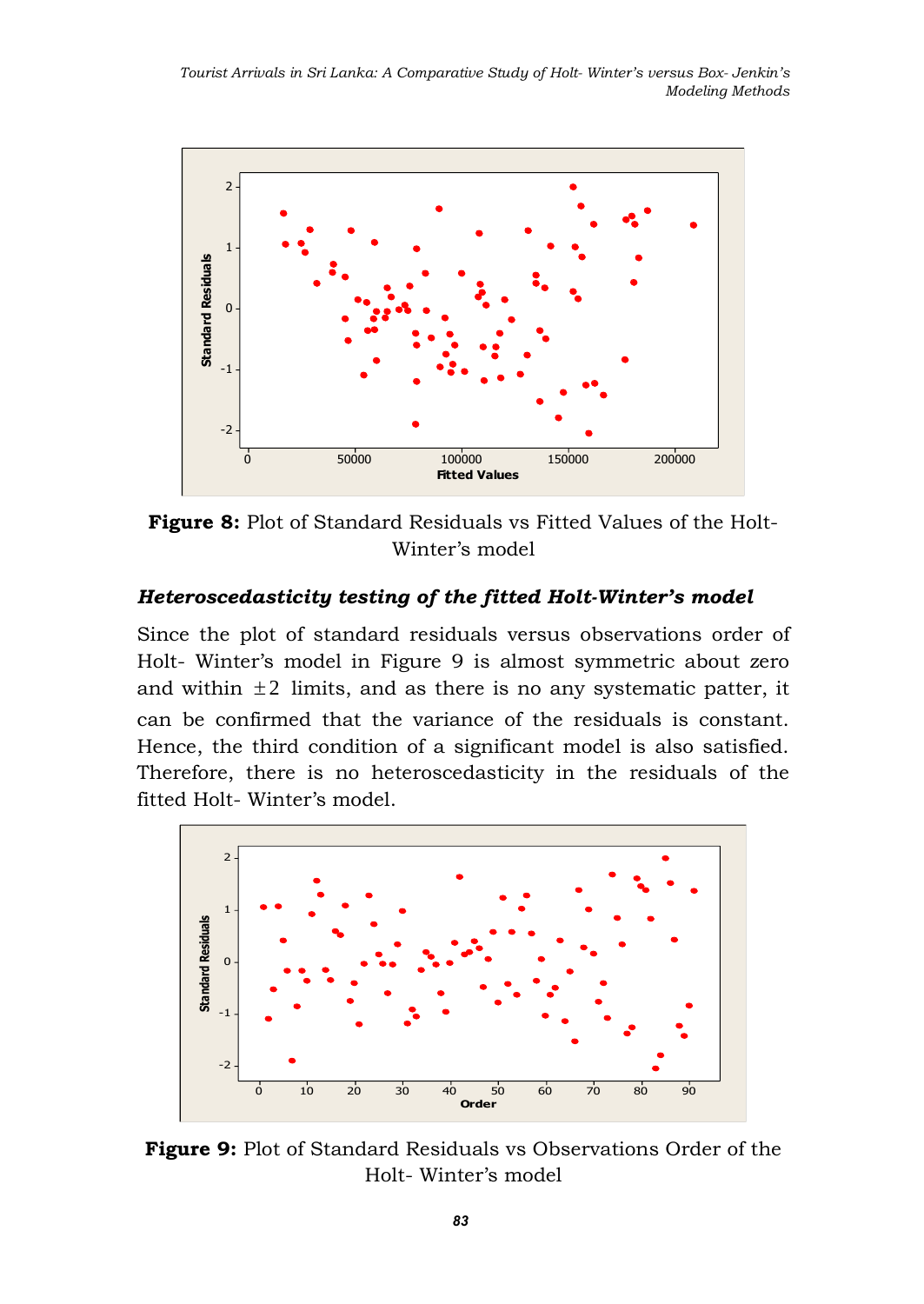The residuals are independent and normally distributed without the heteroscedasticity. It suggests that, the model satisfies the requirements of the diagnostic checking. Therefore, it can be concluded that, the Holt- Winter's additive seasonal exponential smoothing model with smoothing constants smoothing model with smoothing constants  $\alpha = 0.15$ ,  $\beta = 0.10$ , and  $\gamma = 0.10$  is significant. Thus, this model can be used for the purpose of forecasting the future tourist arrivals in Sri Lanka.

## **Developing the Box-Jenkin's model**

To develop the Box-Jenkin's model, again the same series from June 2009 to December 2016 are taken into account. From ACF graph in Figure 5 and PACF graph in Figure 6, it can be observed that, the appropriate models can have 3 AR terms and 1 MA term as the significant spikes appear at the relevant lags in those graphs. Possible different models, with all the combinations of those terms, are tried out. The selection criterions of the significant models are summarized in Table 3.

|  |  |  | <b>Table 3:</b> Selection criterions of significant models |  |  |  |  |
|--|--|--|------------------------------------------------------------|--|--|--|--|
|--|--|--|------------------------------------------------------------|--|--|--|--|

| Model                           | <b>AIC</b> | <b>SBC</b> |
|---------------------------------|------------|------------|
| $SARIMA(0, 1, 1)(0, 1, 0)_{12}$ | 21.06      | 21.09      |
| $SARIMA(1, 1, 0)(0, 1, 0)_{12}$ | 21.25      | 21.28      |
| $SARIMA(1, 1, 1)(0, 1, 0)_{12}$ | 21.19      | 21.29      |

Among three significant models in Table 3 which satisfy diagnostic checking, seasonal *ARIMA(0, 1, 1)(0, 1, 0)<sup>12</sup>* model is selected as the best model which has the lowest AIC (21.06) and SBC (21.09) values. The results of the diagnostic checking only of the best model are described as follows:

# *Normality testing of the fitted Box-Jenkin's model*

The normal probability plot of the residuals of the Box-Jenkin's model in Figure 10 is almost linear and therefore it can be stated that the residuals of the model is normally distributed. Further, the p-value (0.548) of Anderson Darling test confirms that the distribution of the residuals is normal. Therefore, it can be concluded with 95% confident that the residuals of the Box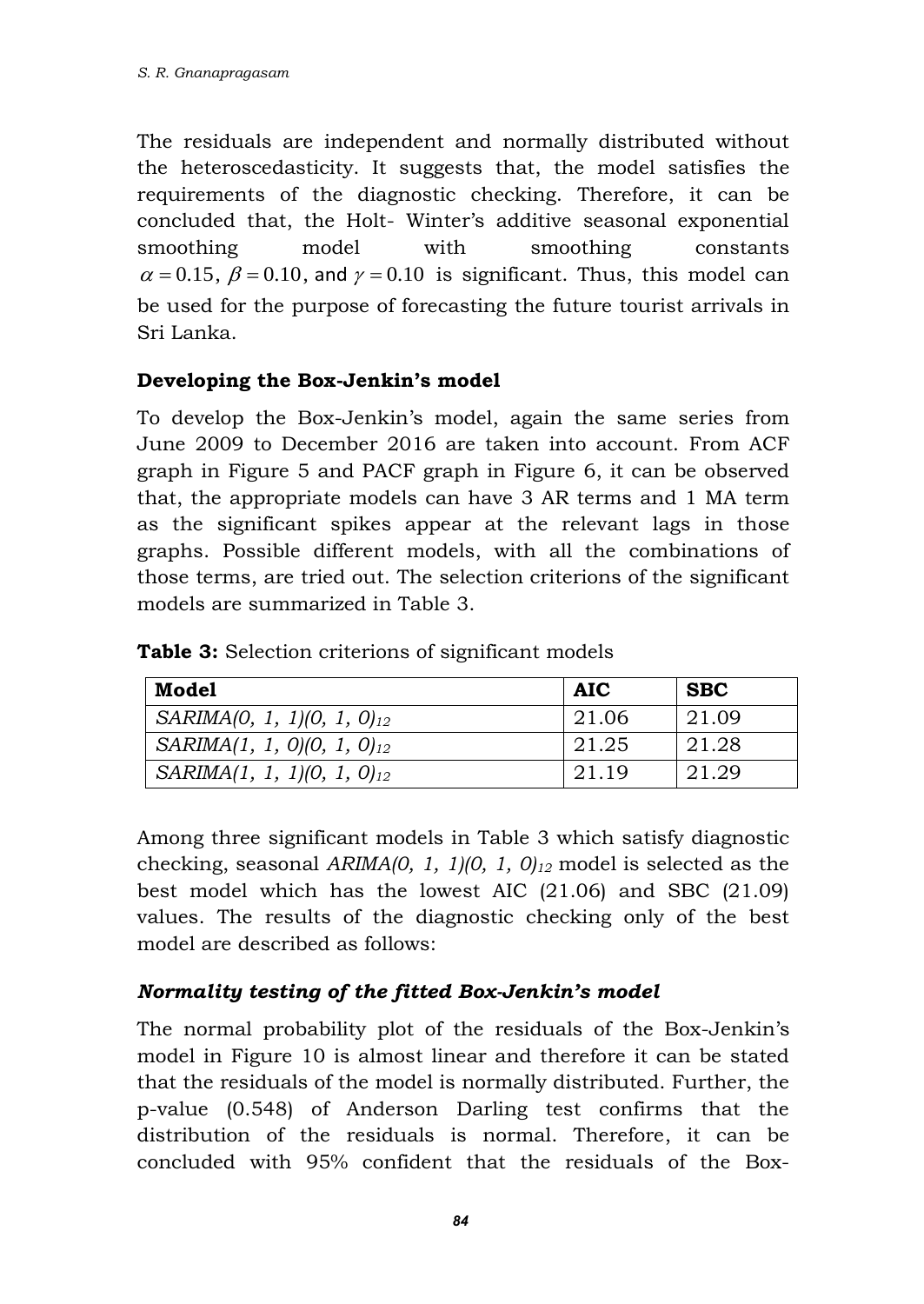Jenkin's model are normally distributed and it satisfies the first condition of the diagnostic checking.



**Figure 10:** Normal probability plot of residuals of the Box- Jenkin's model

#### *Independency testing of the fitted Box-Jenkin's model*

It can be seen from Figure 11 that, the plot of standard residuals versus fitted values of the Box- Jenkin's model is scatted randomly and it almost lies within  $\pm 2$  limits. Therefore, the residuals are independent. Moreover, the Durbin Watson statistic (1.99) confirms that the residuals have no serial correlation. Therefore, the residuals satisfy the second condition of diagnostic checking that there is no serial correlation among the residuals of the Box-Jenkin's model.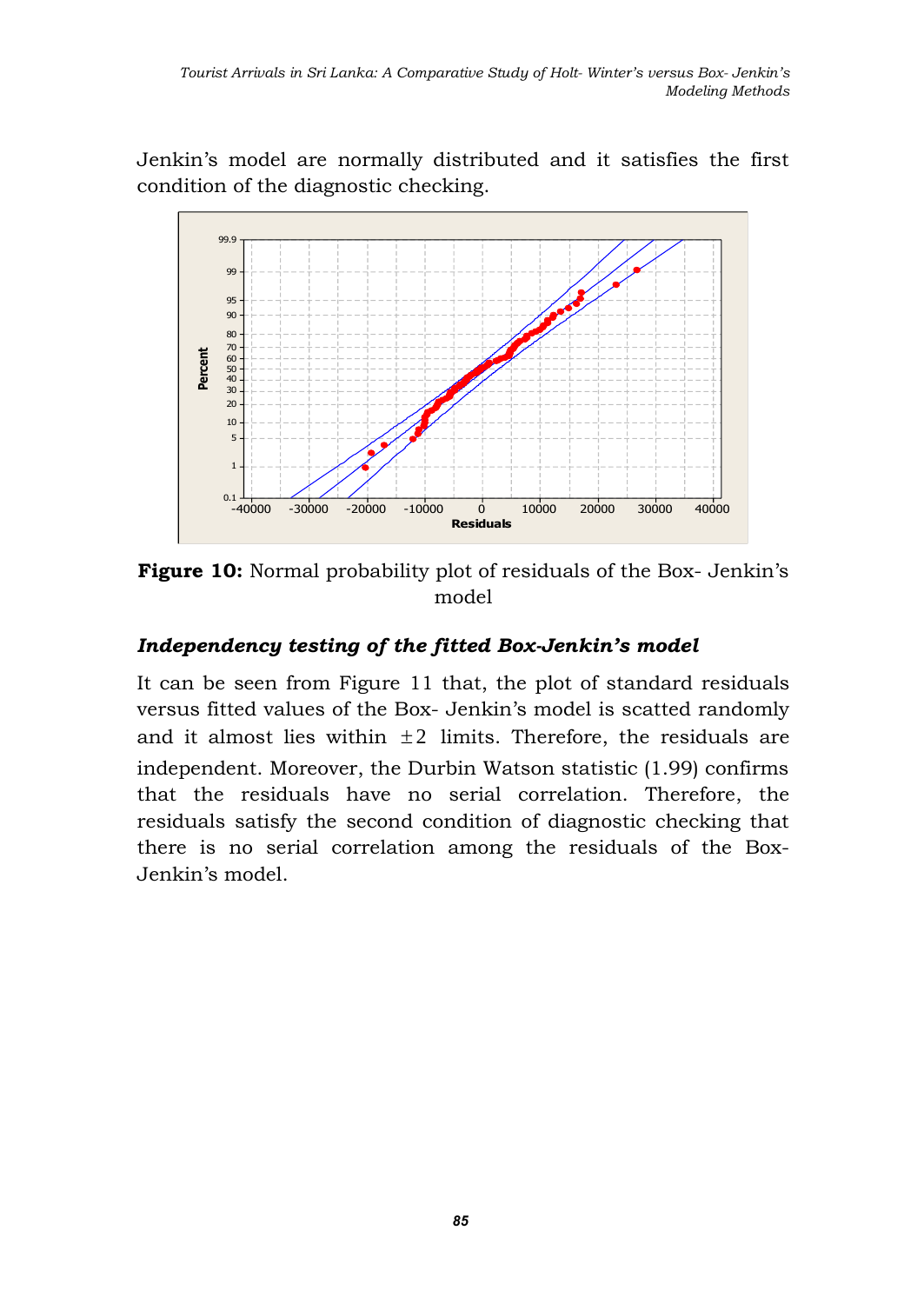

**Figure 11:** Plot of Standard Residuals vs Fitted Values of the Box Jenkin's model

#### *Heteroscedasticity testing of the fitted Box-Jenkin's model*

There is no any systematic patter in the plot of standard residuals versus observations order of the Box-Jenkin's model in Figure 12; it is symmetric about zero and it almost lies within  $\pm 2$  limits. Therefore, it can be claimed that the residuals of the model have constant variance. At the same time, the p- value (0.67) of White's general test strongly confirms that there is no heteroscedasticity. Therefore, it can be concluded with 95% confidence that, the variance of residuals is constant and thus no heteroscedasticity exists.



**Figure 12:** Plot of Standard Residuals Vs Observation Order of the Box-Jenkin's model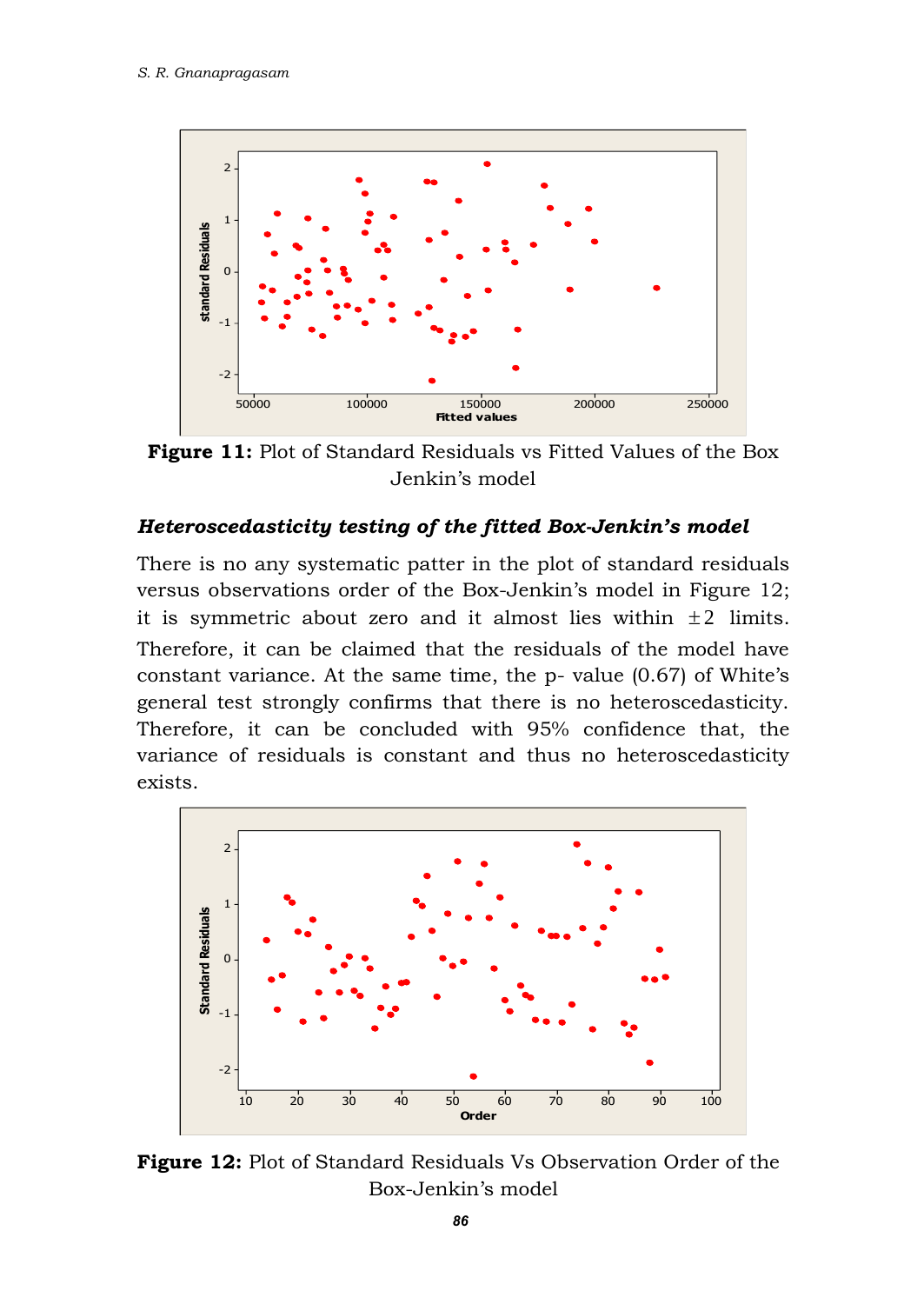All three underline assumptions of the diagnostic checking are satisfied by the fitted Box-Jenkin's model. Therefore, this model is significant and it can be used for the purpose of forecasting future tourism demand for Sri Lanka.

## **Validating the fitted models**

To check the model validation as the accuracy of the fitted model, the series from January 2017 to June 2017 are taken into account. Predicted values from both Holt-Winter's and Box-Jenkin's models are, separately, obtained in this particular period and which are summarized in Table 4 as follows:

|                  |                             | <b>Predicted Arrivals</b>     |           |                       |               |  |
|------------------|-----------------------------|-------------------------------|-----------|-----------------------|---------------|--|
| Month in<br>2017 | Observed<br><b>Arrivals</b> | <b>Holt-Winter's</b><br>Model | Error $%$ | Box-Jenkin's<br>Model | Error<br>$\%$ |  |
| January          | 219,360                     | 197,537                       | 9.95      | 215,033               | 1.97          |  |
| February         | 197,517                     | 198,439                       | 0.47      | 218,450               | 10.60         |  |
| March            | 188,076                     | 196,252                       | 4.35      | 213,594               | 13.57         |  |
| April            | 160,249                     | 167,743                       | 4.68      | 157,120               | 1.95          |  |
| May              | 121,891                     | 156,555                       | 28.44     | 145,797               | 19.61         |  |
| June             | 123,351                     | 165,012                       | 33.77     | 138,791               | 12.52         |  |
| <b>MAPE</b>      |                             | 13.61                         |           | 10.04                 |               |  |

**Table 4:** Observed and predicted tourist arrivals in Sri Lanka

As far as the accuracy of the model is concerned based on the MAPE values in Table 4, both are good models. On the one hand, MAPE value of the Box- Jenkin's model is approximately 10% and therefore the accuracy of that model is very high. On the other hand, the MAPE value of the Holt- Winter's model is approximately 14% and its accuracy also good. However, when compared with MAPE values, the Box- Jenkin's method performed better than the Holt- Winter's method in terms of forecasting accuracy of the model. Therefore, the Box- Jenkin's model is recommended to forecast future tourism demand for Sri Lanka.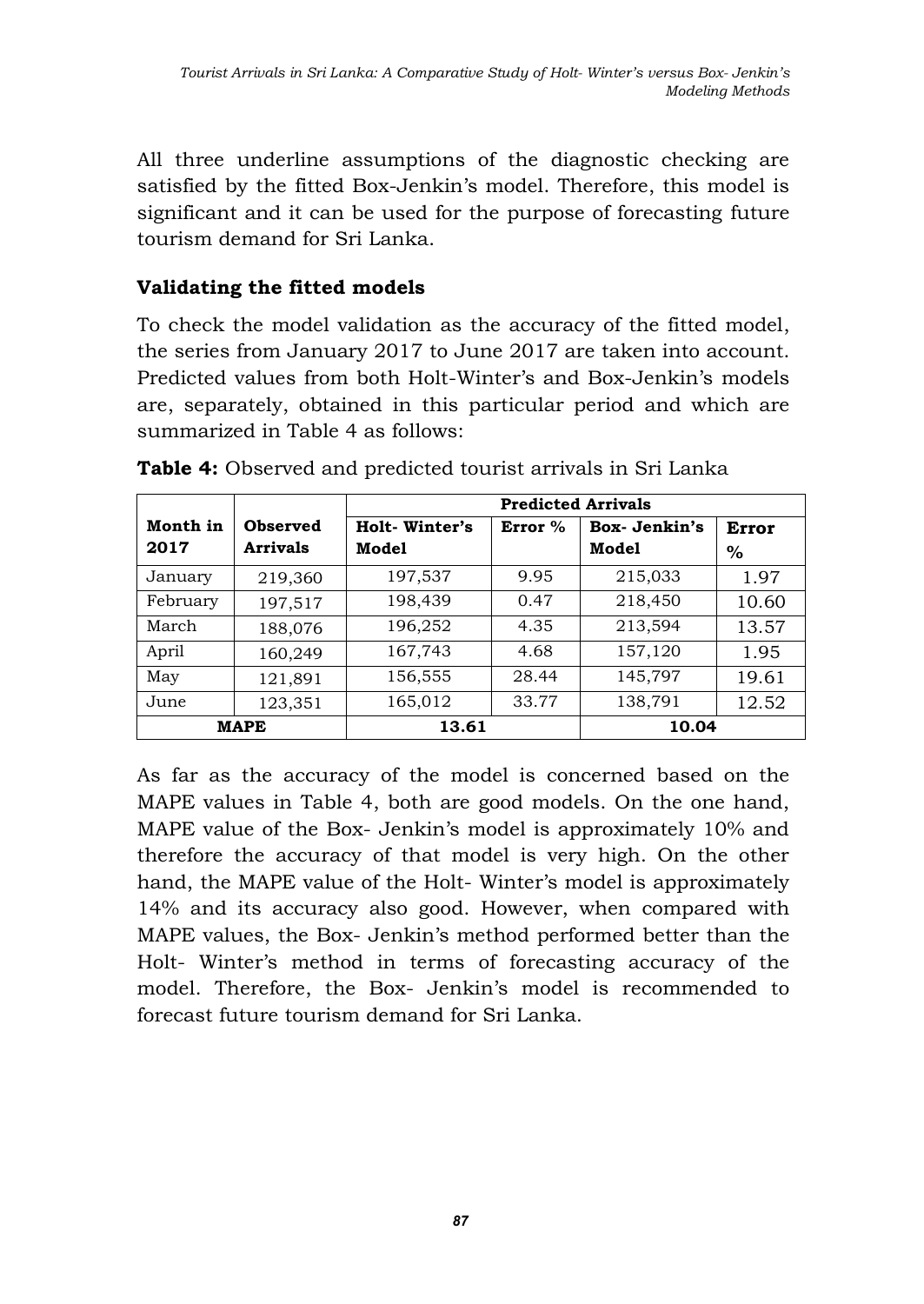#### **Forecasting future tourist arrivals in Sri Lanka**

The Figure 13 represents the monthly-wise forecast of tourism demand by the method of the Box- Jenkin's from July 2017 to December 2017.



**Figure 13:** Monthly-wise forecast of tourist arrivals by the Box Jenkin's model

According to the month-wise forecast of tourism demand by the method of Box- Jenkin's model in Figure 13, in the month of December 2017 more than 235,000 tourists will arrive to Sri Lanka and which will be not only the highest monthly arrival for that year, but also the highest monthly arrivals in the history of Sri Lankan tourism so far. In the meantime, a lower number of tourists will come in the months of September and October in the year 2017. On the average, nearly 192,000 tourist arrivals per month are estimated for the second-half of the year 2017. Nearly 1.15 million of tourists will arrive in the second-half of the year 2017, which is 5.7% increase compared to the arrivals in the second-half of the year 2016.

# **Conclusions and Recommendations**

Based on the series of tourist arrivals from June 2009 to June 2017, nearly 10.5 million of tourists had visited the island after the civil conflict in Sri Lanka. Accordingly, on the average, nearly 108,000 visitors per month had come to Sri Lanka as tourists.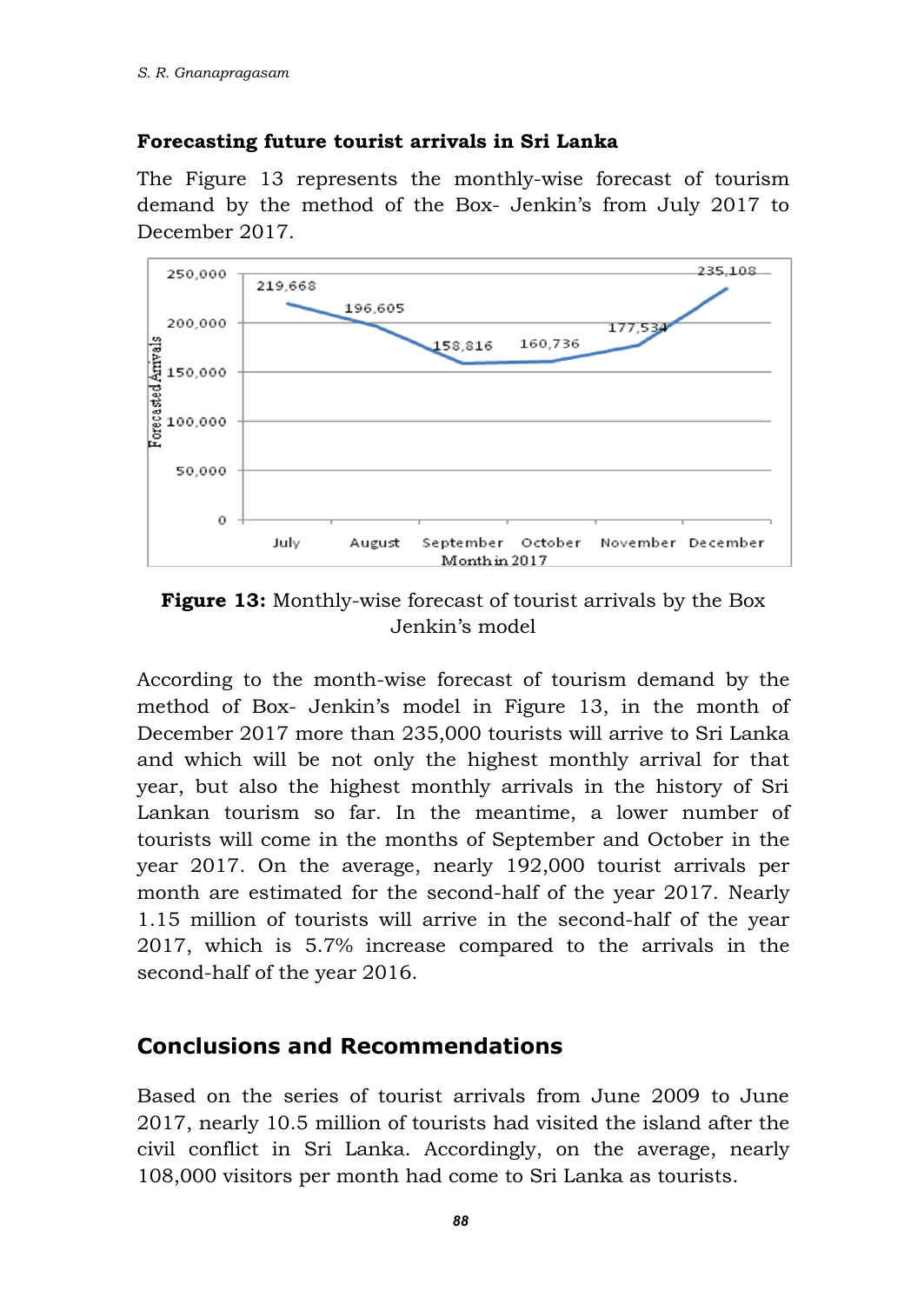Both models fitted by the methods of Holt- Winter's and Box-Jenkin's are significant. However, based on the forecasting accuracy of the model, it is concluded that the Box-Jenkin's method outperforms the Holt- Winter's method for tourist arrivals in Sri Lanka, after the civil conflict. Therefore, *SARIMA (0, 1, 1) (0, 1, 0)<sup>12</sup>* is recommended as the best model to forecast the future tourism demand for Sri Lanka.

It can also be concluded that, in the second half of the year 2017, nearly 1.15 million of tourists will arrive to Sri Lanka and it is about 5.7% increase compared to the arrivals in the second half of the year 2016. Therefore, the country must be ready to cater to them in a professional manner such as facilitating their accommodations at their required level—that will increase the demand for tourist in the future. Hence, the tourism industry could contribute significantly to the country's economy in terms of foreign exchange.

It is hereby recommended that further studies should be conducted employing the *neural network* modeling method for the post conflict tourism demand for Sri Lanka and compare the forecasting accuracy of that model with the other models fitted so far in the same time scenario.

# **References:**

- Akuno, A. O., Otieno, M. O., Mwangi, C. W., & Bichanga, L. A. (2015). Statistical models for forecasting tourists' arrival in Kenya. *Open Journal of Statistics*, *5*, 60-65. <http://dx.doi.org/10.4236/ojs.2015.51008>
- Annual Statistical Report (2016). *Sri Lanka Tourism Development Authority (SLTDA)*. Retrieved from [http://www.sltda.lk/sites/default/files/annual-statical](http://www.sltda.lk/sites/default/files/annual-statical-report-2016.pdf)[report-2016.pdf](http://www.sltda.lk/sites/default/files/annual-statical-report-2016.pdf)
- Bermudez, J. D., Segura, J. V., & Vercher, E. (2007). Holt- Winters forecasting: An alternative formulation applied to UK air passenger data. *Journal of Applied Statistics, 34*(9), 1075- 1090. <http://dx.doi.org/10.1080/02664760701592125>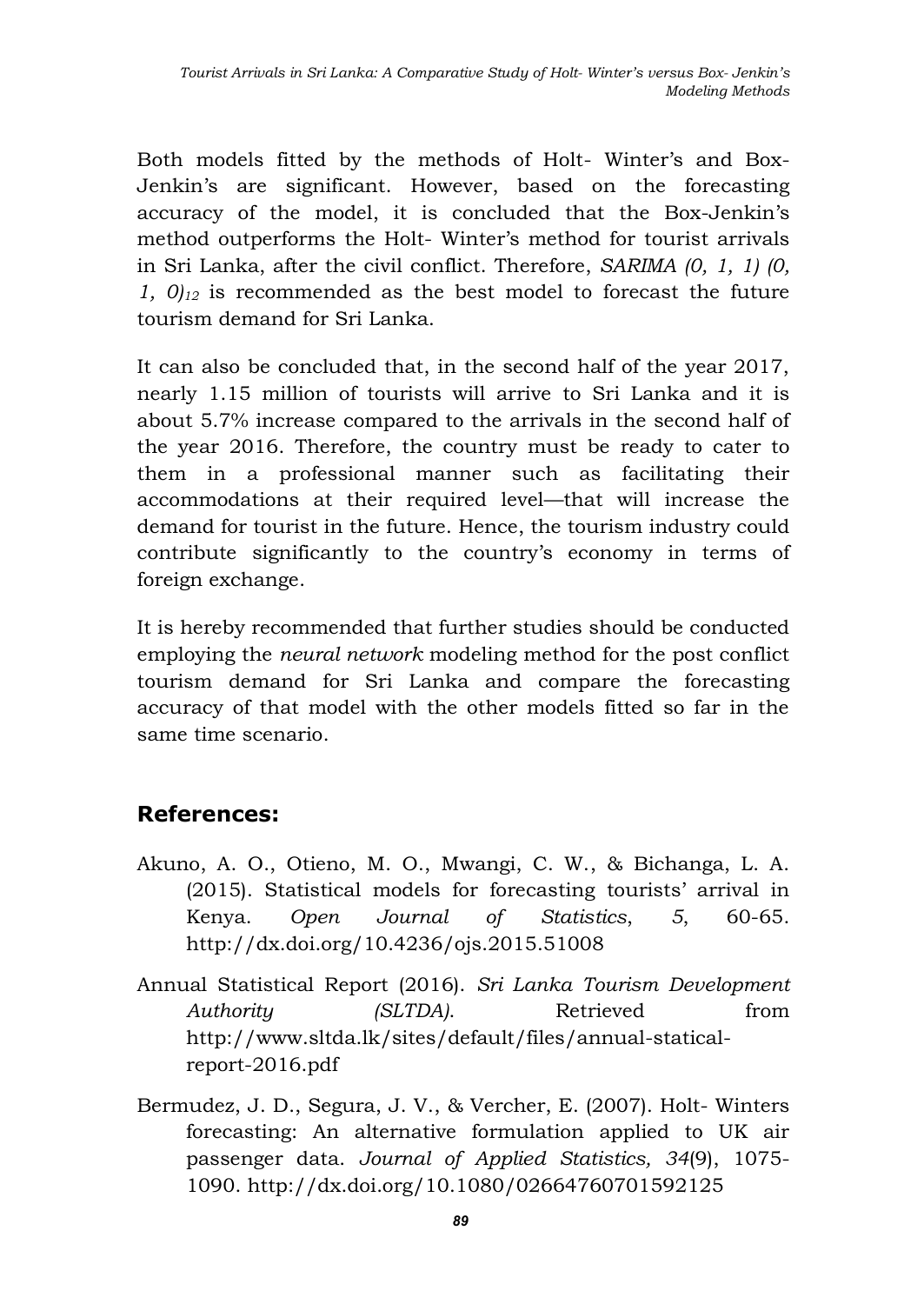- Chaitip, P., Chaiboonsri, C., & Mukhjang, R. (2008). Time series models for forecasting international visitor arrivals to Thailand. *International Conference on Applied Economics – ICOAE,* 159-163.
- Chang, J. L., Hsueh, F. C., & Tian, S. L. (2011). Forecasting tourism demand using time series, artificial neural networks and multivariate adaptive regression splines: Evidence from Taiwan. *International Journal of Business Administration, 2*(2), 14-24. <http://dx.doi.org/10.5430/ijba.v2n2p14>
- Cho, V. (2001). Tourism forecasting and its relationship with leading economic indicators. *Journal of Hospitality and Tourism Research, 25*(4), 399-420. [https://doi.org/](https://doi.org/%2010.1177/109634800102500404) [10.1177/109634800102500404](https://doi.org/%2010.1177/109634800102500404)
- Chu, F. (1998). Forecasting tourism demand in Asian-Pacific countries. *Annals of Tourism Research, 25*(3), 597- 615. [https://doi.org/10.1016/S0160-7383\(98\)00012-7](https://doi.org/10.1016/S0160-7383(98)00012-7)
- Gardner, E. S. (1985). Exponential smoothing: The state of the art. *Journal of Forecasting, 4*(1), 1-28. [https://doi.org/10.1002/](https://doi.org/10.1002/%20for.3980040103) [for.3980040103](https://doi.org/10.1002/%20for.3980040103)
- Gnanapragasam, S. R., & Cooray, T. M. J. A. (2016). Forecasting post-war tourist arrivals to Sri Lanka using dynamic transfer function modeling method, *International Journal of Multidisciplinary Studies*, 3 (2), 111-122. Retrieved from <https://ijms.sljol.info/articles/abstract/10.4038/ijms.v3i2.13>
- Gnanapragasam, S. R., Cooray, T. M. J. A., & Dissanayake, R. A. (2016), Prediction of international tourist arrivals to Sri Lanka using state space modelling method: An empirical study after the civil war, *Proceedings in Medical, Allied Health, Basic and Applied Sciences, 9th International Research Conference 2016– KDU*, 50-55.
- Gounopoulos, D., Petmezas, D., & Santamaria, D. (2012). Forecasting tourist arrivals in Greece and the impact of macroeconomic shocks from the countries of tourists' origin. *Annals of Tourism Research, 39* (2), 641 – 666. <https://doi.org/10.1016/j.annals.2011.09.001>